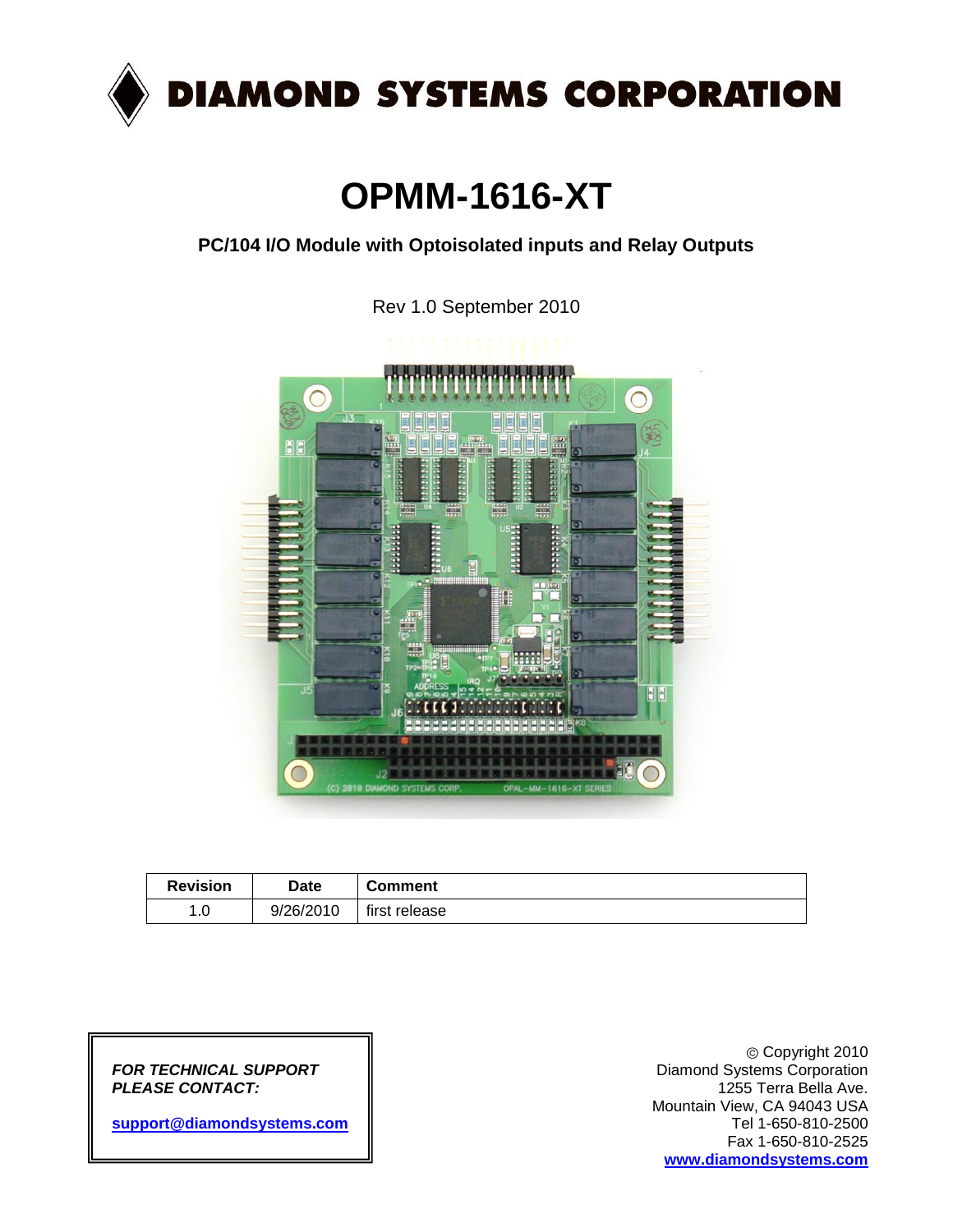## **CONTENTS**

| 1.            |  |
|---------------|--|
| 2.            |  |
| 2.1           |  |
| $2.2^{\circ}$ |  |
| 3.            |  |
| 3.1           |  |
| 3.2           |  |
|               |  |
| 4.1           |  |
| 4.2           |  |
| 4.3<br>5.     |  |
| 5.1           |  |
| 5.2           |  |
| 5.3           |  |
| 5.4           |  |
| 5.5           |  |
| 6.            |  |
| 6.1           |  |
| 7.            |  |
| 7.1           |  |
| 7.2           |  |
| 7.2.1         |  |
| 7.2.2         |  |
| 7.2.3         |  |
| 7.2.4         |  |
| 7.2.5         |  |
| 7.2.6         |  |
| 7.2.7         |  |
| 7.2.8         |  |
| 7.2.9         |  |
| 7.2.10        |  |
| 7.2.11        |  |
| 7.2.12        |  |
| 8.            |  |
| 8.1           |  |
| 8.2           |  |
| 8.3           |  |
| 8.3.1         |  |
| 8.3.2         |  |
| 8.4           |  |
| 8.5           |  |
| 9.            |  |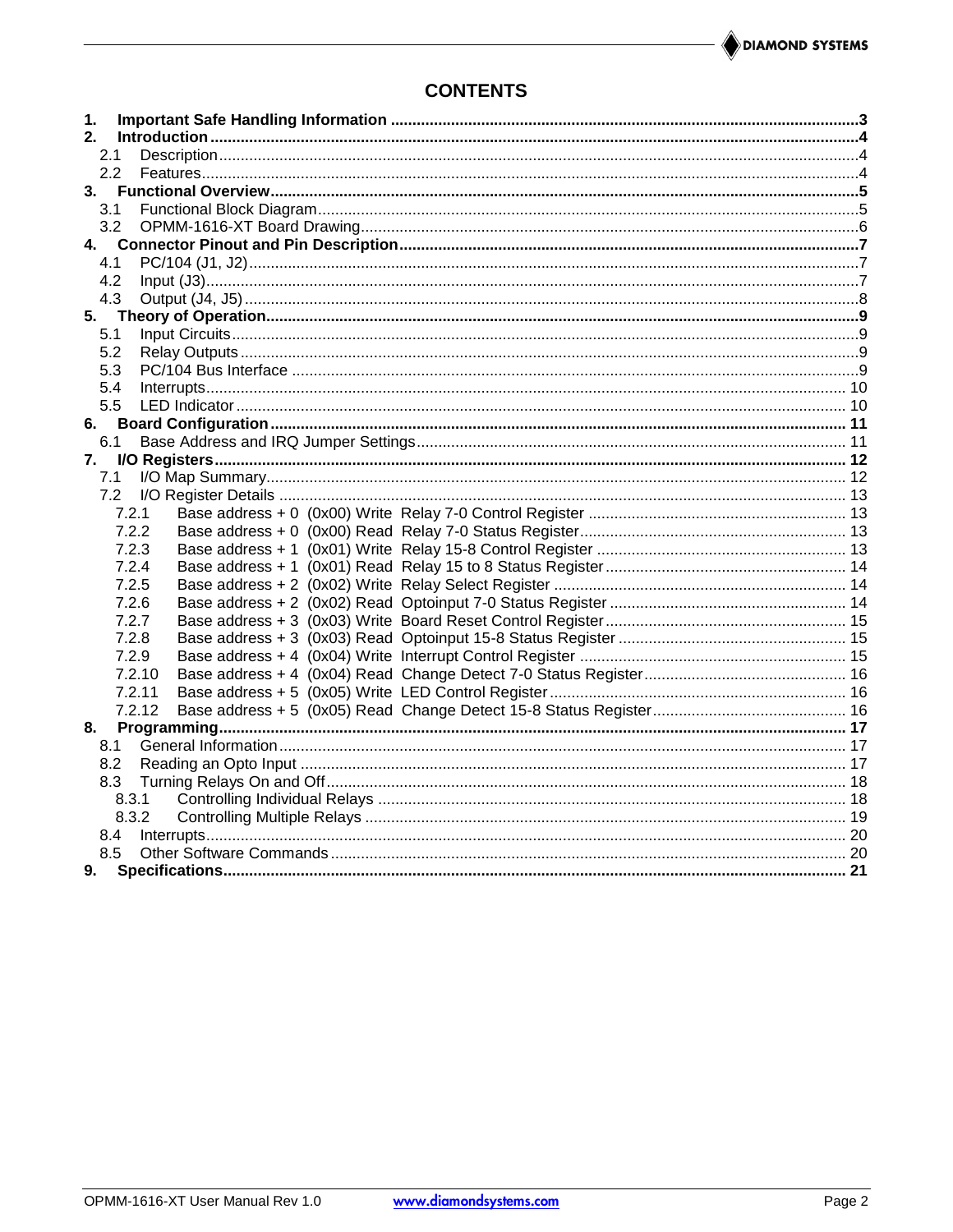## **1. IMPORTANT SAFE HANDLING INFORMATION**



## **WARNING!**

## **ESD-Sensitive Electronic Equipment**

Observe ESD-safe handling procedures when working with this product.

Always use this product in a properly grounded work area and wear appropriate ESD-preventive clothing and/or accessories.

Always store this product in ESD-protective packaging when not in use.

## *Safe Handling Precautions*

This board contains a high density connector with many connections to sensitive electronic components. This creates many opportunities for accidental damage during handling, installation and connection to other equipment. The list here describes common causes of failure found on boards returned to Diamond Systems for repair. This information is provided as a source of advice to help you prevent damaging your Diamond (or any vendor's) embedded computer boards.

**ESD damage** – This type of damage is usually almost impossible to detect, because there is no visual sign of failure or damage. The symptom is that the board eventually simply stops working, because some component becomes defective. Usually the failure can be identified and the chip can be replaced. To prevent ESD damage, always follow proper ESD-prevention practices when handling computer boards.

**Damage during handling or storage** – On some boards we have noticed physical damage from mishandling. A common observation is that a screwdriver slipped while installing the board, causing a gouge in the PCB surface and cutting signal traces or damaging components.

Another common observation is damaged board corners, indicating the board was dropped. This may or may not cause damage to the circuitry, depending on what is near the corner. Most of our boards are designed with at least 25 mils clearance between the board edge and any component pad, and ground / power planes are at least 20 mils from the edge to avoid possible shorting from this type of damage. However these design rules are not sufficient to prevent damage in all situations.

A third cause of failure is when a metal screwdriver tip slips, or a screw drops onto the board while it is powered on, causing a short between a power pin and a signal pin on a component. This can cause overvoltage / power supply problems described below. To avoid this type of failure, only perform assembly operations when the system is powered off.

Sometimes boards are stored in racks with slots that grip the edge of the board. This is a common practice for board manufacturers. However our boards are generally very dense, and if the board has components very close to the board edge, they can be damaged or even knocked off the board when the board tilts back in the rack. Diamond recommends that all our boards be stored only in individual ESD-safe packaging. If multiple boards are stored together, they should be contained in bins with dividers between boards. Do not pile boards on top of each other or cram too many boards into a small location. This can cause damage to connector pins or fragile components.

**Power supply wired backwards** – Our power supplies and boards are not designed to withstand a reverse power supply connection. This will destroy each IC that is connected to the power supply (i.e. almost all ICs). In this case the board will most likely will be unrepairable and must be replaced. A chip destroyed by reverse power or by excessive power will often have a visible hole on the top or show some deformation on the top surface due to vaporization inside the package. **Check twice before applying power!**

**Overvoltage on digital I/O line** – If a digital I/O signal is connected to a voltage above the maximum specified voltage, the digital circuitry can be damaged. On most of our boards the acceptable range of voltages connected to digital I/O signals is 0-5V, and they can withstand about 0.5V beyond that (-0.5 to 5.5V) before being damaged. However logic signals at 12V and even 24V are common, and if one of these is connected to a 5V logic chip, the chip will be damaged, and the damage could even extend past that chip to others in the circuit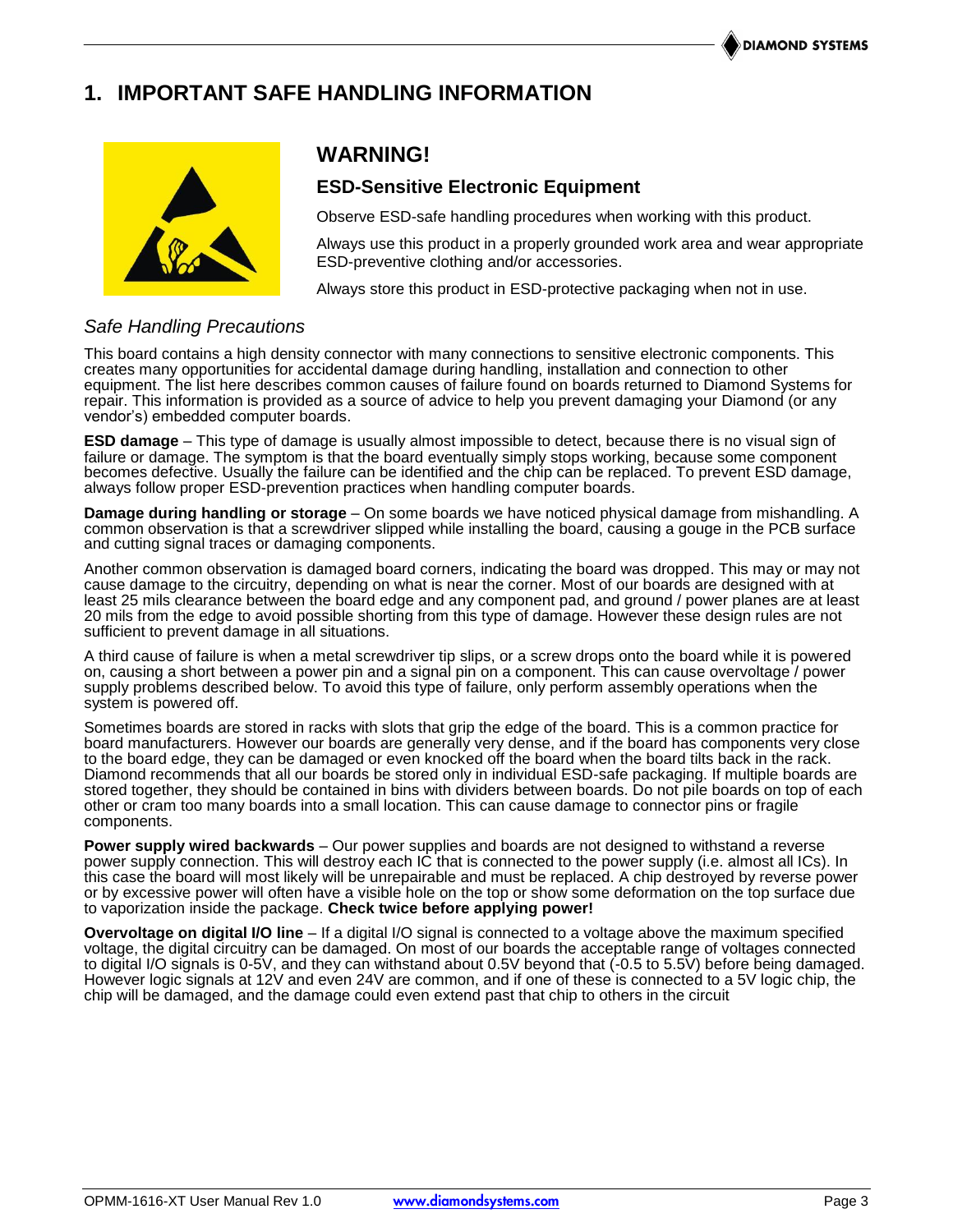## **2. INTRODUCTION**

## **2.1 Description**

OPMM-1616-XT is a PC/104 I/O module with 16 optoisolated inputs and 16 relay outputs.

## **2.2 Features**

### **Optoisolated Inputs**

- 16 unidirectional optoisolated inputs with current limiting resistors
- ◆ 30VDC input capacity
- $\bullet$  0-1.5V input = logic 0; 3-30VDC input = logic 1
- Programmable edge detection with interrupts

### **Relay Outputs**

- ◆ 16 relay outputs
- ◆ Form C contacts (SPDT)
- ◆ 2A current capacity
- ◆ 30VDC / 30W switching capacity

### **Bus Interface**

- PC/104 8-bit ISA bus interface (both 8-bit and 16-bit connectors installed)
- ◆ 8 byte I/O footprint
- ◆ IRQ support

### **Environmental / Mechanical**

- ◆ PC/104 format board
- $\div$  -40°C to +85°C operating temperature
- ◆ +5VDC input voltage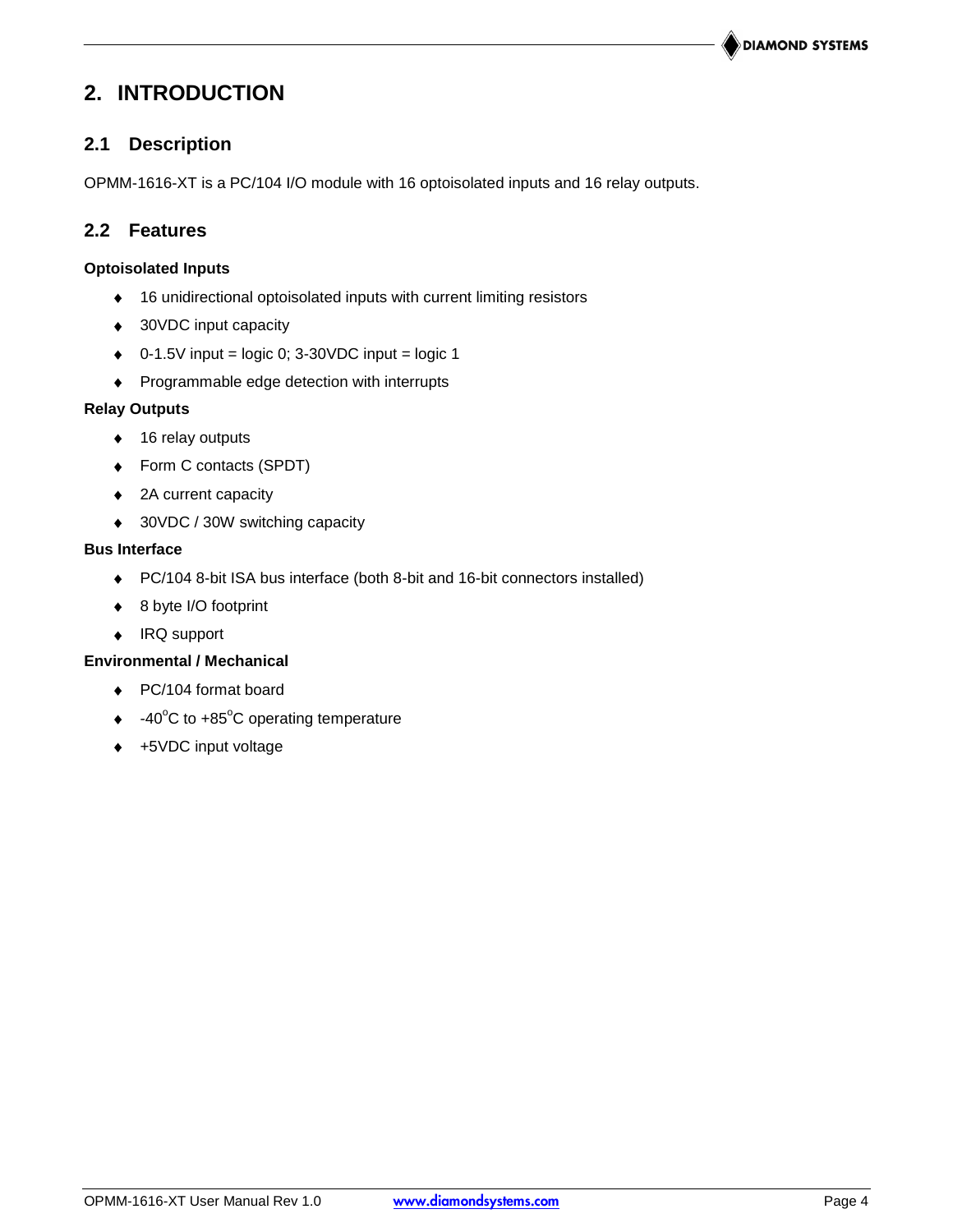## **3. FUNCTIONAL OVERVIEW**

## **3.1 Functional Block Diagram**

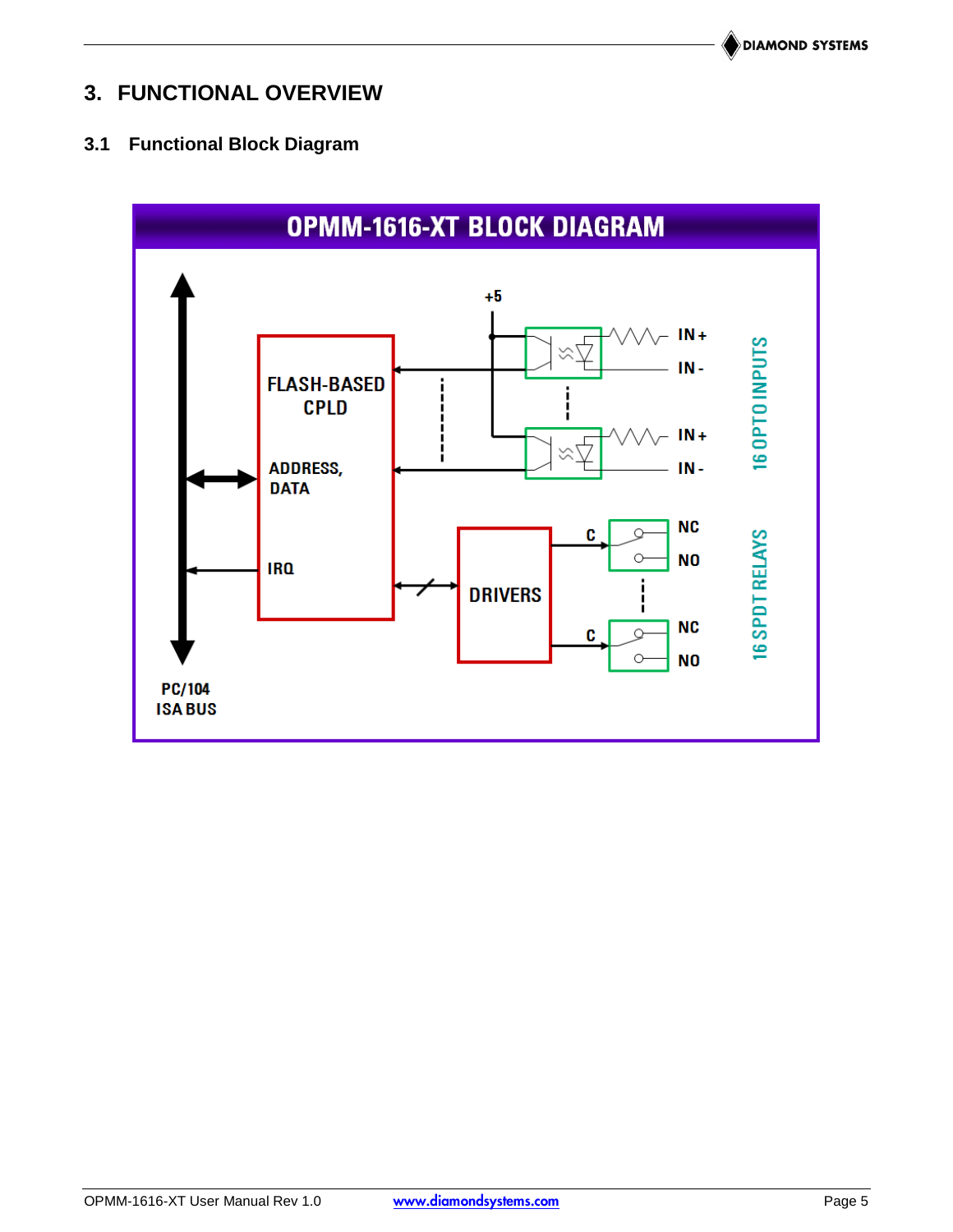**DIAMOND SYSTEMS** 

## **3.2 OPMM-1616-XT Board Drawing**



| J1             | Main PC/104 header      |
|----------------|-------------------------|
| J <sub>2</sub> | 16-bit extension        |
| J3             | Optoisolated inputs     |
| J4             | Relays 0 to 7           |
| J <sub>5</sub> | Relays 8 to 15          |
| J6             | Address and IRQ jumpers |

OPMM-1616-XT User Manual Rev 1.0 **www.diamondsystems.com** Page 6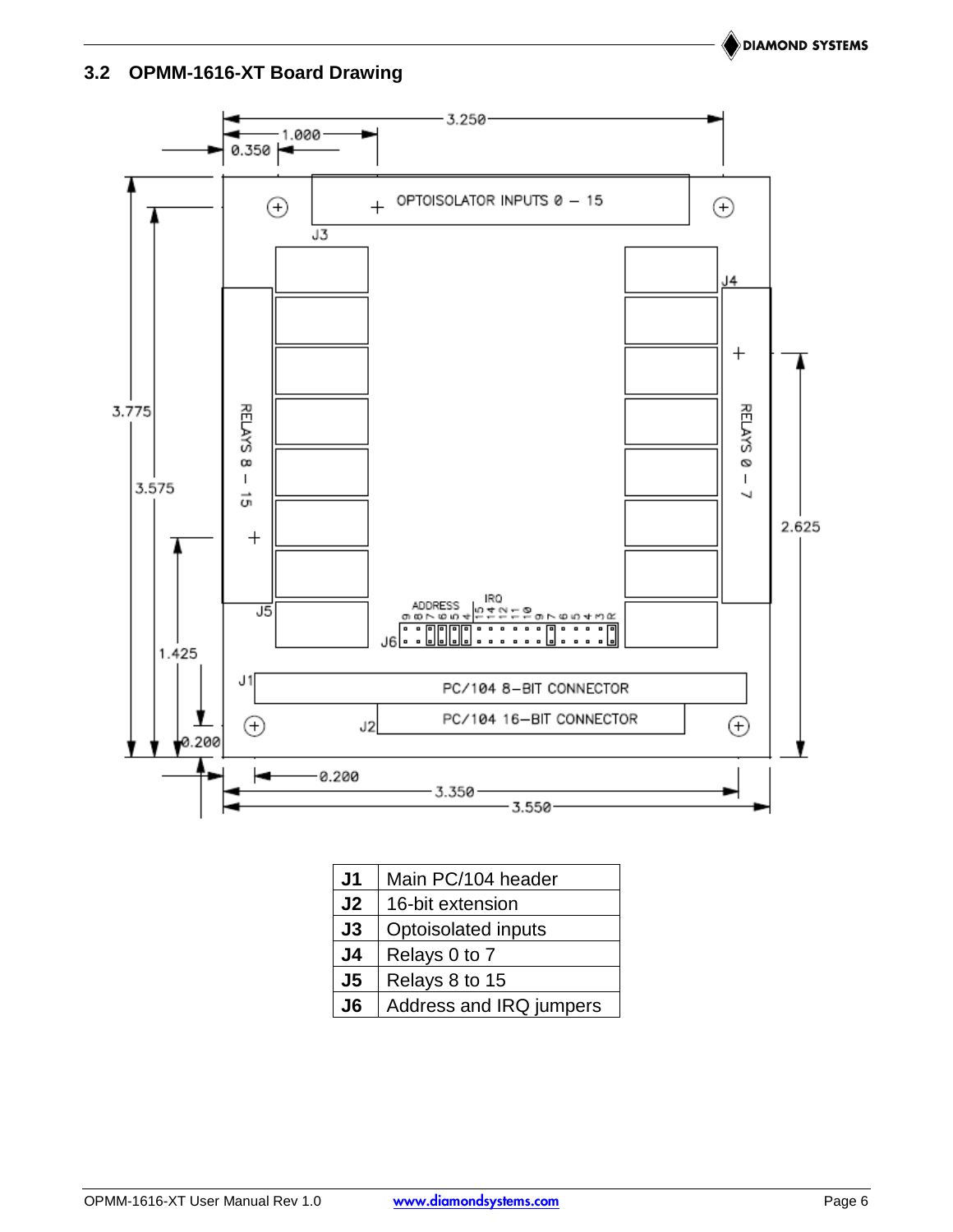## **4. CONNECTOR PINOUT AND PIN DESCRIPTION**

## **4.1 PC/104 (J1, J2)**

Connectors J1 (PC/104) and J2 (16-bit extension) provide connection to the motherboard.

## **4.2 Input (J3)**

Connector J3 handles optoisolated inputs.

| J3: Input |                |              |        |  |  |  |  |  |  |
|-----------|----------------|--------------|--------|--|--|--|--|--|--|
| ln 0+     | 1              | $\mathbf{2}$ | In 0-  |  |  |  |  |  |  |
| In 1+     | 3              | 4            | In 1-  |  |  |  |  |  |  |
| In 2+     | 5              | 6            | In 2-  |  |  |  |  |  |  |
| In 3+     | $\overline{7}$ | 8            | In 3-  |  |  |  |  |  |  |
| ln 4+     | 9              | 10           | ln 4-  |  |  |  |  |  |  |
| ln 5+     | 11             | 12           | In 5-  |  |  |  |  |  |  |
| ln 6+     | 13             | 14           | In 6-  |  |  |  |  |  |  |
| In 7+     | 15             | 16           | In 7-  |  |  |  |  |  |  |
| In 8+     | 17             | 18           | In 8-  |  |  |  |  |  |  |
| In 9+     | 19             | 20           | In 9-  |  |  |  |  |  |  |
| In 10+    | 21             | 22           | In 10- |  |  |  |  |  |  |
| ln 11+    | 23             | 24           | In 11- |  |  |  |  |  |  |
| In 12+    | 25             | 26           | In 12- |  |  |  |  |  |  |
| ln 13+    | 27             | 28           | In 13- |  |  |  |  |  |  |
| ln 14+    | 29             | 30           | In 14- |  |  |  |  |  |  |
| ln 15+    | 31             | 32           | In 15- |  |  |  |  |  |  |
| ΝC        | 33             | 34           | ΝC     |  |  |  |  |  |  |

Connector type: 0.1" pitch 34-pin dual row right-angle pin header

| <b>Signal Name</b> | <b>Definition</b>               |  |
|--------------------|---------------------------------|--|
| $ln n+$            | High side of optoisolated input |  |
| $ln n-$            | Low side of optoisolated input  |  |
| <b>NC</b>          | Unused pin                      |  |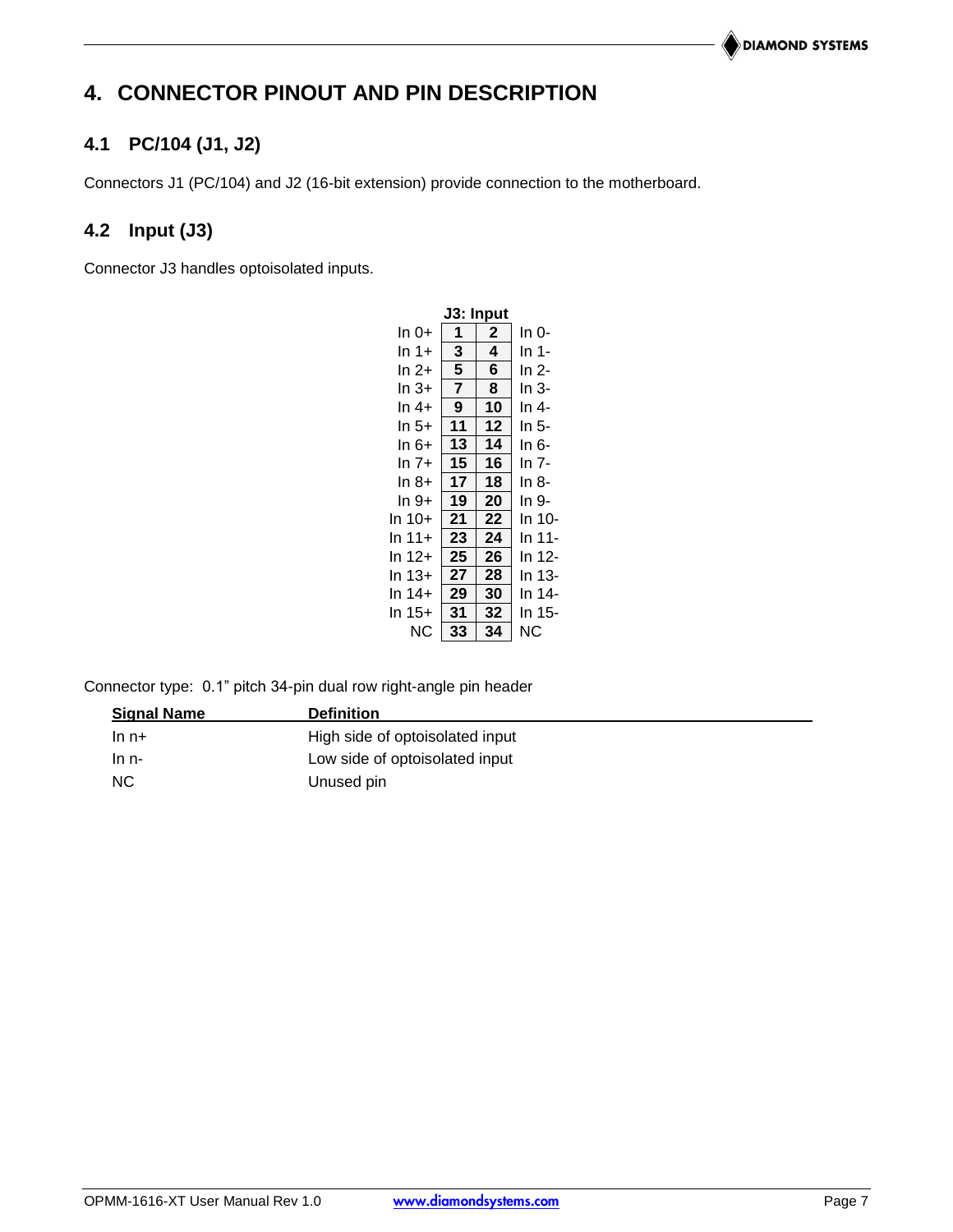## **4.3 Output (J4, J5)**

Connectors J4, at the right edge of the board, and J5, at the left edge, handle outputs.

| <b>J4: Relays 0 - 7</b> |                |              | <b>J5: Relays 8 - 15</b> |             |                |                 |            |
|-------------------------|----------------|--------------|--------------------------|-------------|----------------|-----------------|------------|
| Relay 0 NO              | 1              | $\mathbf{2}$ | Relay 0 C                | Relay 8 NO  | 1              | $\mathbf{2}$    | Relay 8 C  |
| Relay 0 NC              | 3              | 4            | Relay 1 NO               | Relay 8 NC  | 3              | 4               | Relay 9 NO |
| Relay 1 C               | 5              | 6            | Relay 1 NC               | Relay 9 C   | 5              | 6               | Relay 9 NC |
| Relay 2 NO              | $\overline{7}$ | 8            | Relay 2 C                | Relay 10 NO | $\overline{7}$ | 8               | Relay 10 C |
| Relay 2 NC              | 9              | 10           | Relay 3 NO               | Relay 10 NC | 9              | 10              | Relay 11 N |
| Relay 3 C               | 11             | 12           | Relay 3 NC               | Relay 11 C  | 11             | 12 <sub>2</sub> | Relay 11 N |
| Relay 4 NO              | 13             | 14           | Relay 4 C                | Relay 12 NO | 13             | 14              | Relay 12 C |
| Relay 4 NC              | 15             | 16           | Relay 5 NO               | Relay 12 NC | 15             | 16              | Relay 13 N |
| Relay 5 C               | 17             | 18           | Relay 5 NC               | Relay 13 C  | 17             | 18              | Relay 13 N |
| Relay 6 NO              | 19             | 20           | Relay 6 C                | Relay 14 NO | 19             | 20              | Relay 14 C |
| Relay 6 NC              | 21             | 22           | Relay 7 NO               | Relay 14 NC | 21             | 22              | Relay 15 N |
| Relay 7 C               | 23             | 24           | Relay 7 NC               | Relay 15 C  | 23             | 24              | Relay 15 N |
| NC.                     | 25             | 26           | <b>NC</b>                | NC.         | 25             | 26              | <b>NC</b>  |

Connector type: 0.1" pitch 34-pin dual row right-angle pin header

|  | <b>J5: Relays 8 - 15</b> |  |
|--|--------------------------|--|
|  |                          |  |

| Relay 0 NO |    | 2  | Relay 0 C  | Relay 8 NO  |    | 2  | Relay 8 C   |
|------------|----|----|------------|-------------|----|----|-------------|
| Relay 0 NC | 3  | 4  | Relay 1 NO | Relay 8 NC  | 3  | 4  | Relay 9 NO  |
| Relay 1 C  | 5  | 6  | Relay 1 NC | Relay 9 C   | 5  | 6  | Relay 9 NC  |
| Relay 2 NO | 7  | 8  | Relay 2 C  | Relay 10 NO | 7  | 8  | Relay 10 C  |
| Relay 2 NC | 9  | 10 | Relay 3 NO | Relay 10 NC | 9  | 10 | Relay 11 NO |
| Relay 3 C  | 11 | 12 | Relay 3 NC | Relay 11 C  | 11 | 12 | Relay 11 NC |
| Relay 4 NO | 13 | 14 | Relay 4 C  | Relay 12 NO | 13 | 14 | Relay 12 C  |
| Relay 4 NC | 15 | 16 | Relay 5 NO | Relay 12 NC | 15 | 16 | Relay 13 NO |
| Relay 5 C  | 17 | 18 | Relay 5 NC | Relay 13 C  | 17 | 18 | Relay 13 NC |
| Relay 6 NO | 19 | 20 | Relay 6 C  | Relay 14 NO | 19 | 20 | Relay 14 C  |
| Relay 6 NC | 21 | 22 | Relay 7 NO | Relay 14 NC | 21 | 22 | Relay 15 NO |
| Relay 7 C  | 23 | 24 | Relay 7 NC | Relay 15 C  | 23 | 24 | Relay 15 NC |
| NC.        | 25 | 26 | NC.        | NC.         | 25 | 26 | <b>NC</b>   |

Connector type: 0.1" pitch 34-pin dual row right-angle pin header

| <b>Signal Name</b> | <b>Definition</b>                                                                                                                |
|--------------------|----------------------------------------------------------------------------------------------------------------------------------|
| Relay n NO         | Normally open contact (disconnected when power off or relay de-energized,<br>connected to Common contact when relay energized)   |
| Relay n C          | Common contact                                                                                                                   |
| Relay n NC         | Normally closed contact (connected to Common contact when power off or relay<br>de-energized, disconnected when relay energized) |
| NC.                | Unused pin                                                                                                                       |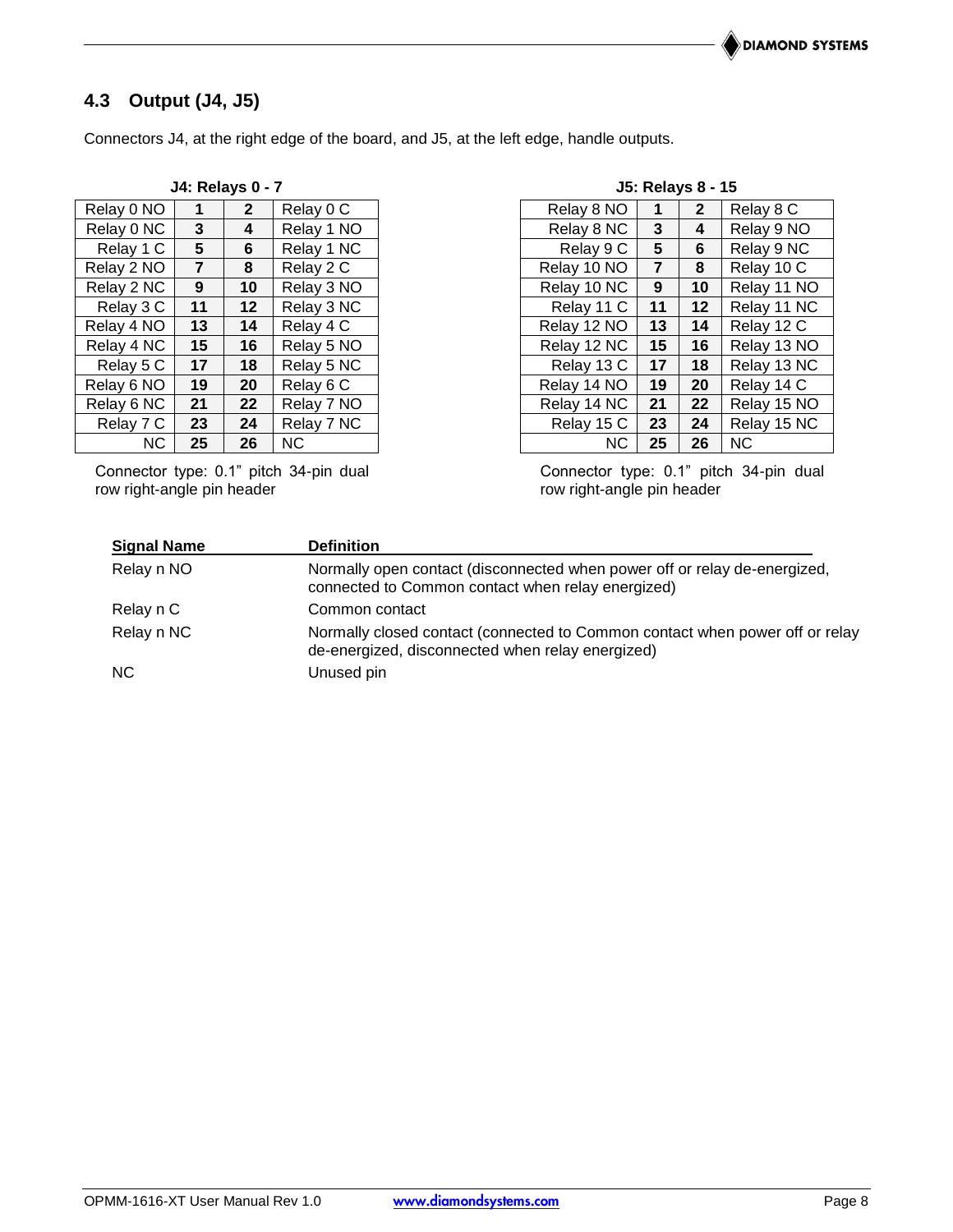## **5. THEORY OF OPERATION**

This chapter provides an orientation to the functional architecture of blocks on the board. Additional details are in the register programming section and specific chapters on various blocks.

## **5.1 Input Circuits**

The board features 16 optoisolated digital inputs. The inputs are unidirectional and accept DC voltages up to 30VDC. An input voltage in the range of 0-1.5V will result in a logic low indication, and an input voltage in the range of 3-30V will result in a logic high indication. Inputs feature channel to channel and input to output isolation of 500V DC or AC. The components, layout, and trace spacing are designed to support this isolation rating. The inputs also feature a programmable edge detection circuit (change of state detection circuit) that can generate interrupts on any change on any input.

The optoisolated inputs are accessed via a 34-pin .1" pitch right-angle pin header along the top edge of the board. The input circuit has the following design:



## **5.2 Relay Outputs**

The board features 16 DPDT (form C) relays with 30VDC / 2A (60W resistive) capacity. Each relay has a lifetime of 10,000,000 operations. When the board is powered off or the relay is de-energized, the C contact is connected to the NC contact, and when the relay is energized, the C contact is connected to the NO contact.

The relay type is NAIS TX2-5 or equivalent.

All relays power up in their de-energized position (C contact connected to NC contact).

The relays are accessed via two 26-pin .1" pitch right-angle pin headers along the left and right edges of the board.

## **5.3 PC/104 Bus Interface**

The board interfaces to the PC/104 ISA bus using an 8-bit I/O interface controlled by a CPLD. The board occupies 8 bytes in I/O space. Its base address is selected with 6 jumpers that select 1 or 0 for address bits A9-4. System address bits A15-10 are 0 for the board.

For enhanced ruggedness, all jumper options may be configured with 0-ohm resistors on the bottom side of the board in place of mechanical jumpers. These jumpers are oriented in the same position as the jumpers on the top side and their positions are labeled for easy identification.

For examples, see Section [6.1.](#page-10-0)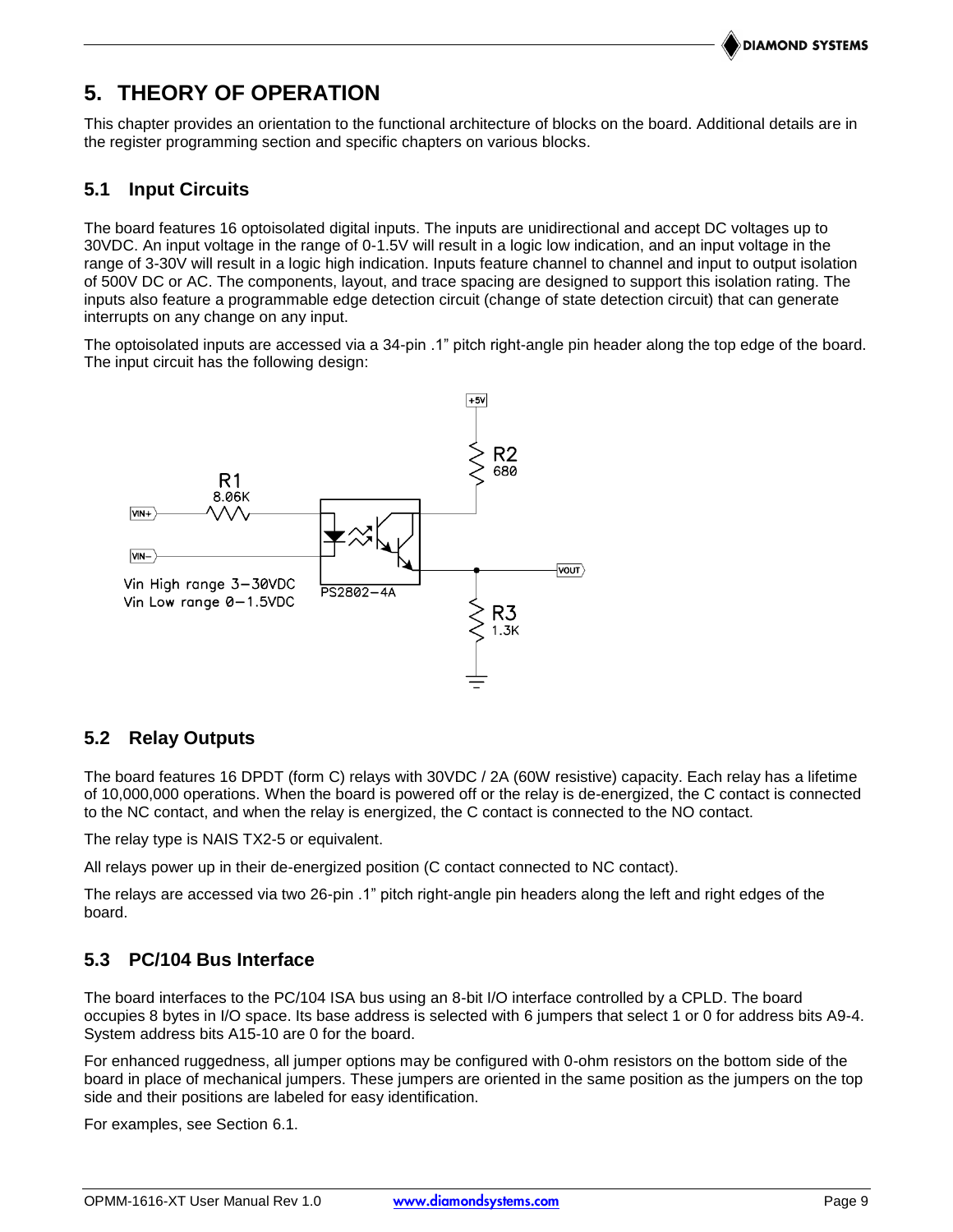## **5.4 Interrupts**

The design includes an interrupt circuit for generating ISA bus IRQs. The IRQ options are 3, 4, 5, 6, 7, 10, and 11. An additional jumper enables selection of the 1K ohm pull-down resistor required for PC/104 IRQ sharing. IRQ10 and IRQ11 are on the 16-bit connector, while the remaining IRQs are on the 8-bit connector. Thus a board without the 16-bit connector installed does not have access to IRQ10 and IRQ11.

For example, see Section [6.1.](#page-10-0)

## **5.5 LED Indicator**

The board has one LED indicator, located to the right of J2, which turns ON upon power-up. The LED can be controlled via software using a register write command as explained in the software section of this manual.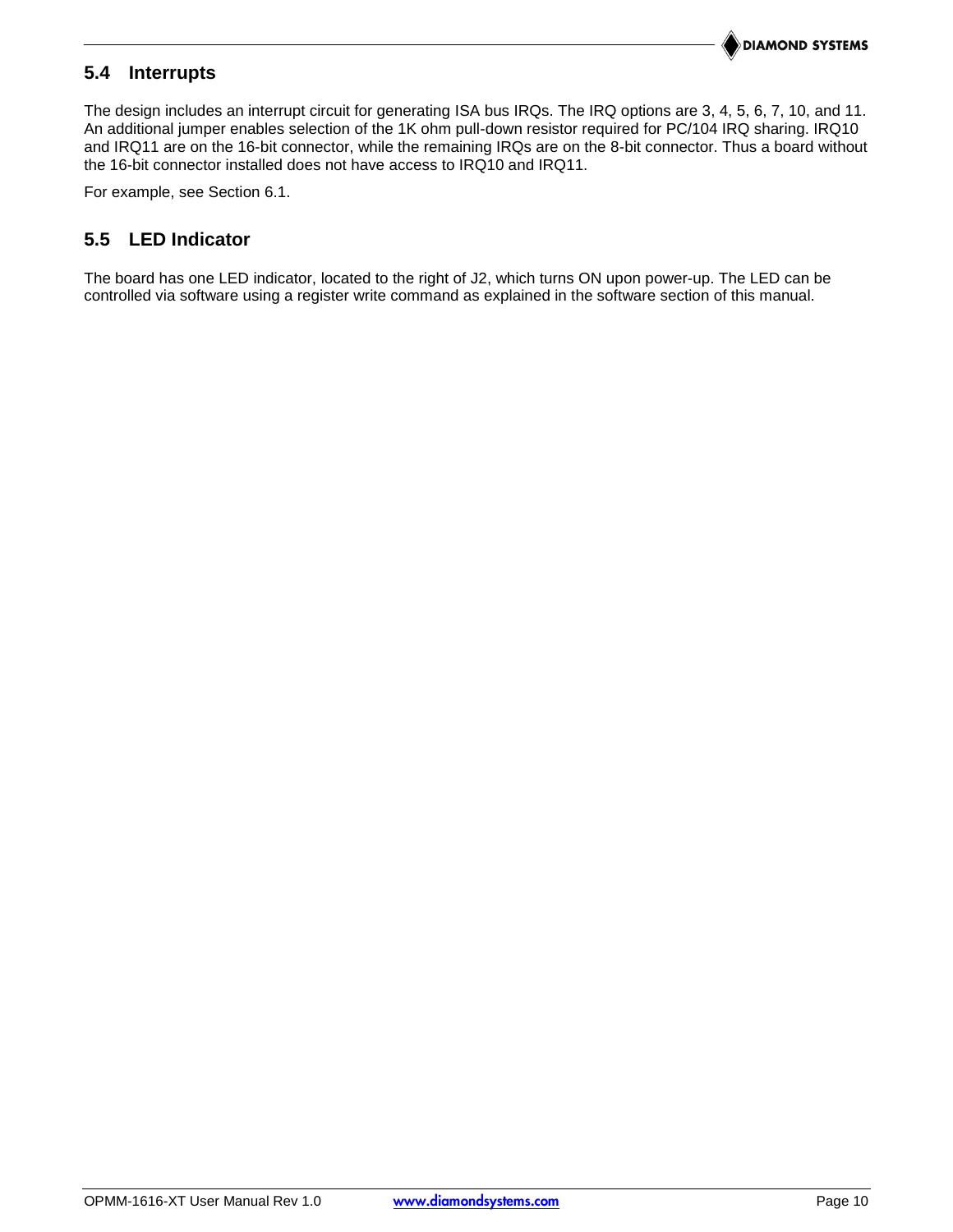## **6. BOARD CONFIGURATION**

<span id="page-10-0"></span>The board address and interrupt values are set using jumpers on J6.

## **6.1 Base Address and IRQ Jumper Settings**

#### **Address**

Pin positions on J6 in the address area labeled 9 through 4 are used together to select a base address for the board. The six pin positions are identified in the table below.

A jumper plug in applies a 0 to that address bit, out is a 1.

The base address is always 12 bits long. The lower four address bits are always 0, which means that the OPMM-1616-XT board can only be configured on 16 byte boundaries. Also, the upper 2 bits (address bit 10 and bit 11) are also always zero which means that the maximum value in the MSB can only be 0011 or 3.

The valid address range is from 0x0100 to 0x3F0. A board shipped from the factory is at default address of 300H. You may need to verify that this setting is compatible with your system.

NOTE: The table information only suggests some possible addresses. Others are possible as long as the address is 100 hex or higher and the address range does not conflict with any other resource on the ISA bus.

|                 |                | Header label for address pins |     |     |     |    |    |  |
|-----------------|----------------|-------------------------------|-----|-----|-----|----|----|--|
| <b>Hex</b>      | <b>Decimal</b> | 9                             | 8   | 7   | 6   | 5  | 4  |  |
| 100             | 256            | in                            | out | in  | in  | in | in |  |
| 140             | 320            | in                            | out | in. | out | in | in |  |
| 180             | 384            | in                            | out | out | in  | in | in |  |
| 1 <sub>CO</sub> | 448            | in                            | out | out | out | in | in |  |
| 200             | 512            | out                           | in  | in  | in  | in | in |  |
| 240             | 576            | out                           | in  | in. | out | in | in |  |
| 280             | 640            | out                           | in  | out | in  | in | in |  |
| 300 (default)   | 768            | out                           | out | in. | in  | in | in |  |
| 3F <sub>0</sub> | 1016           | out                           | out | out | in  | in | in |  |

### **IRQ**

Pin positions in the IRQ section of J6 and which are labeled 15 to 3 are for setting the IRQ value. 'R' is for selection of a 1k $\Omega$  pull-down resistor on the IRQ line.

To select an IRQ, place a jumper block at the position next to the number of the desired IRQ on the board next to J6.

To enable a pull-down resistor on the IRQ line (if no other device on the bus has one enabled), place a jumper on the 'R' position of J6. When using an IRQ, one (and only one) board in the system must have a pull-down resistor on the line.

Examples of IRQ settings on J6:

To enable IRQ5, place a jumper at position 5.

Alternatively, to enable IRQ14, place a jumper at position 14.

To disable use of a pull-down resistor for this board's IRQ, position 'R' should be unoccupied.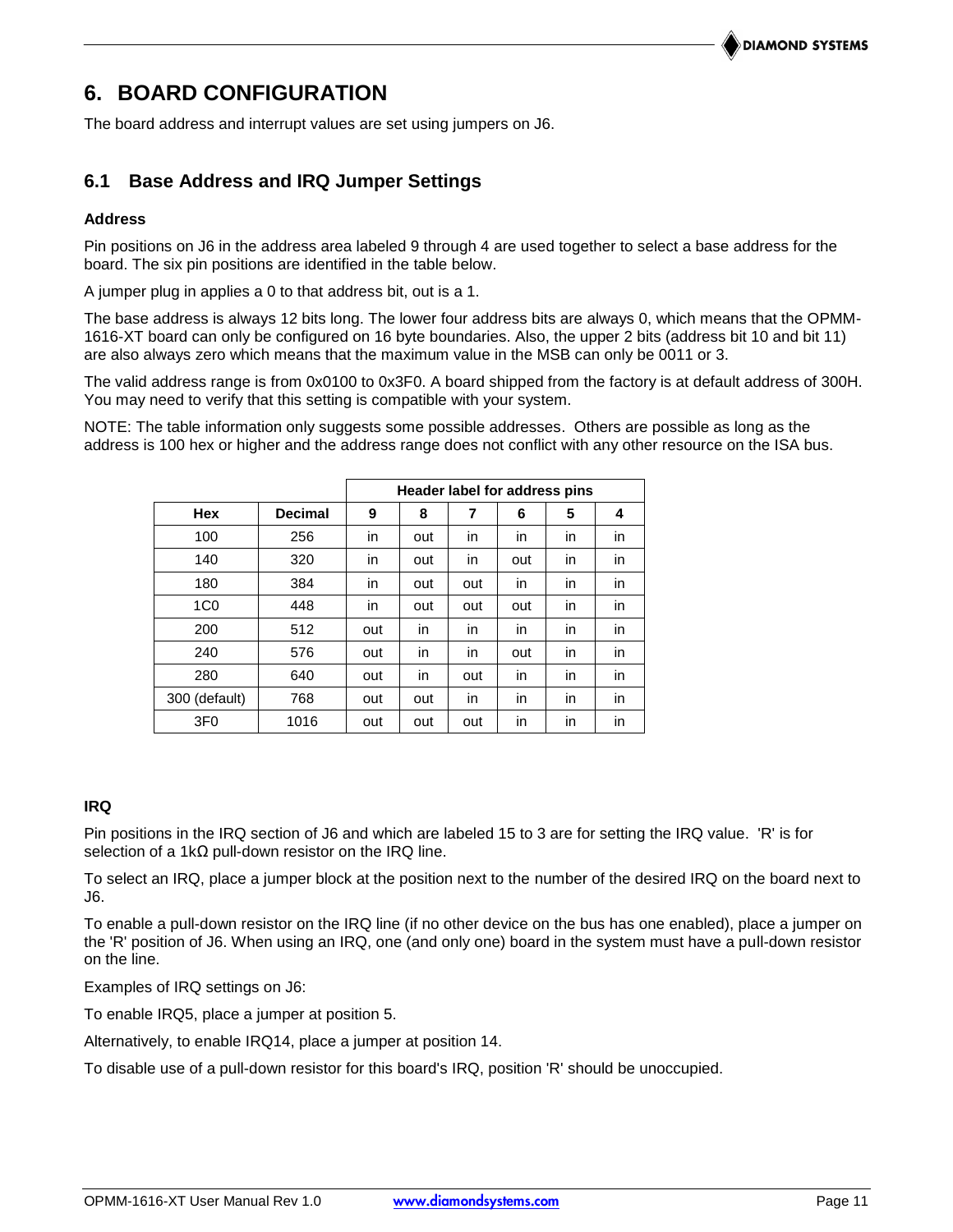## **7. I/O REGISTERS**

## **7.1 I/O Map Summary**

The board is controlled and monitored via eight 8-bit registers as defined below.

| vvrite                         |               |                  |                   |       |                |                  |                   |                   |
|--------------------------------|---------------|------------------|-------------------|-------|----------------|------------------|-------------------|-------------------|
| Offset from<br>base<br>address | 7             | 6                | $\sqrt{5}$        | 4     | 3              | $\overline{c}$   | 1                 | 0                 |
| 0                              | RLY7          | RLY <sub>6</sub> | RLY5              | RLY4  | RLY3           | RLY <sub>2</sub> | RLY1              | RLY0              |
| 1                              | RLY15         | RLY14            | RLY <sub>13</sub> | RLY12 | RLY11          | RLY10            | RLY9              | RLY8              |
| $\overline{c}$                 | <b>SET</b>    | <b>RESET</b>     |                   |       | R <sub>3</sub> | R <sub>2</sub>   | R <sub>1</sub>    | R <sub>0</sub>    |
| 3                              | <b>BRDRST</b> |                  |                   |       | <b>INTRST</b>  |                  |                   |                   |
| 4                              |               |                  |                   |       |                |                  | INTE <sub>1</sub> | INTE <sub>0</sub> |
| 5                              |               |                  |                   |       |                |                  |                   | <b>LED</b>        |
| 6                              |               |                  |                   |       |                |                  |                   |                   |
| $\overline{7}$                 |               |                  |                   |       |                |                  |                   |                   |

#### **Read**

**Write**

| Offset         | 7                  | 6                  | 5                  | 4                  | 3                  | 2                  |                   | 0                 |
|----------------|--------------------|--------------------|--------------------|--------------------|--------------------|--------------------|-------------------|-------------------|
| 0              | RLY7               | RLY <sub>6</sub>   | RLY <sub>5</sub>   | RLY4               | RLY3               | RLY <sub>2</sub>   | RLY1              | RLY0              |
|                | RLY <sub>15</sub>  | RLY14              | RLY <sub>13</sub>  | RLY <sub>12</sub>  | RLY <sub>11</sub>  | RLY <sub>10</sub>  | RLY9              | RLY8              |
| $\overline{2}$ | OPTO7              | OPTO <sub>6</sub>  | OPTO <sub>5</sub>  | OPTO <sub>4</sub>  | OPTO <sub>3</sub>  | OPTO <sub>2</sub>  | OPTO <sub>1</sub> | OPTO <sub>0</sub> |
| 3              | OPTO <sub>15</sub> | OPTO <sub>14</sub> | OPTO <sub>13</sub> | OPTO <sub>12</sub> | OPTO <sub>11</sub> | OPTO <sub>10</sub> | OPTO <sub>9</sub> | OPTO8             |
| $\overline{4}$ | CHG7               | CHG <sub>6</sub>   | CHG <sub>5</sub>   | CHG4               | CHG <sub>3</sub>   | CHG <sub>2</sub>   | CHG <sub>1</sub>  | CHG <sub>0</sub>  |
| 5              | CHG <sub>15</sub>  | CHG14              | CHG <sub>13</sub>  | CHG <sub>12</sub>  | CHG <sub>11</sub>  | CHG <sub>10</sub>  | CHG <sub>9</sub>  | CHG <sub>8</sub>  |
| 6              |                    |                    |                    |                    |                    |                    |                   |                   |
| $\overline{7}$ |                    |                    |                    |                    |                    |                    |                   |                   |

RLY15-0 Register bits: Controls the states of the 16 relays; the associated I/O pins match the value written to the registers. These register values may be read back.

- SET Command bit: Sets relay defined by R3-0 to 1.
- RESET Command bit: Sets relay defined by R3-0 to 0.
- R3-0 Data bits: Indicates the relay to set or reset with the SET and RESET commands.
- BRDRST Command bit: Resets all registers to 0.
- INTRST Command bit: Resets the interrupt request circuit but does not disable interrupts.
- INTE1, 0 Register bits: Enables interrupt on change of state for relays 15-8 and 7-0, respectively.
- LED Register bit: Drives an on-board status LED.
- OPTO15-0 Reads back the states of the 16 opto input pins.
- CHG15-0 Reads back the current state of the input change detect circuit flip flops.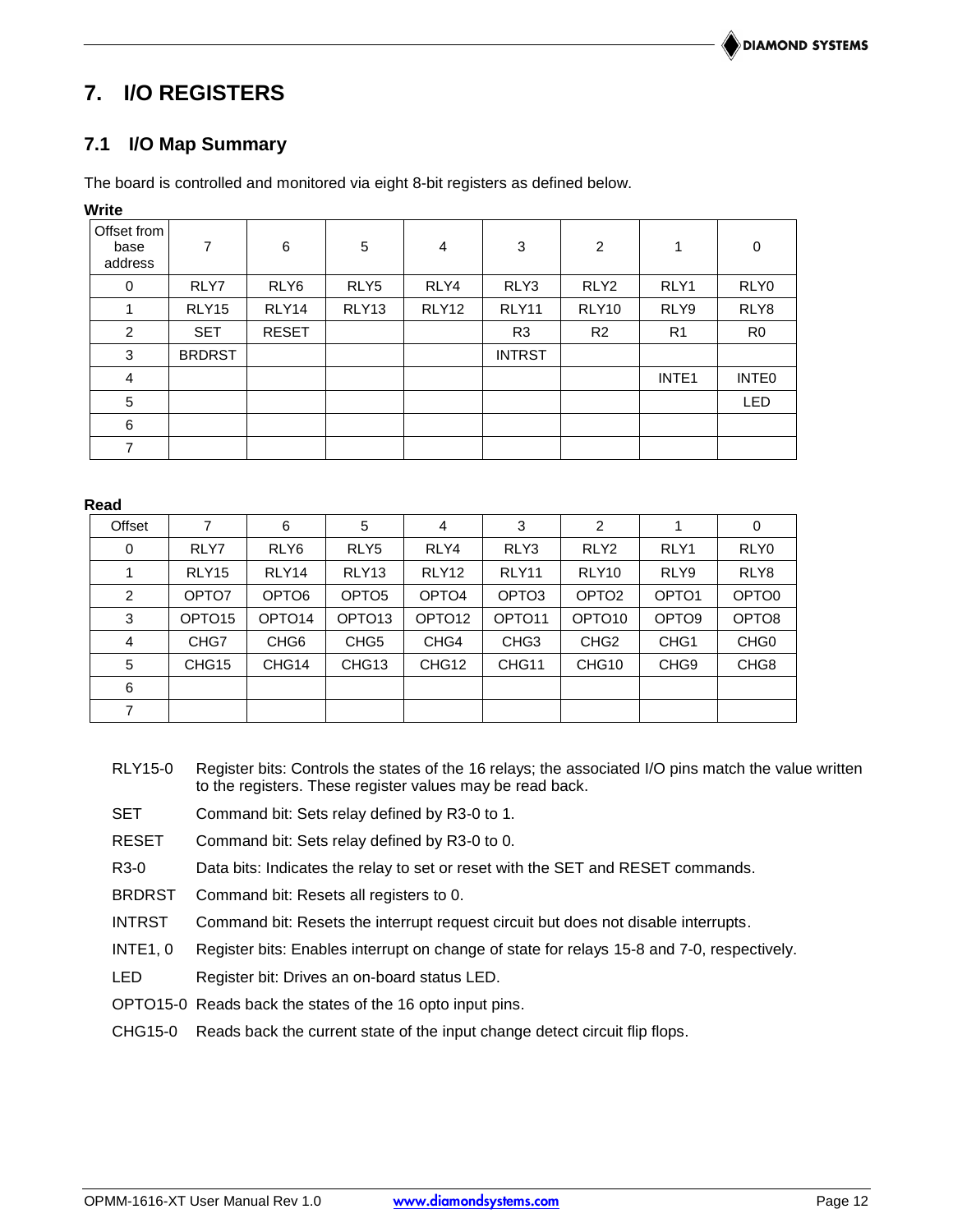## **7.2 I/O Register Details**

This section describes the location and general behavior of specific bits in each I/O map register. In all register definitions below, any bit named X is not defined and serves no function.

#### **7.2.1 Base address + 0 (0x00) Write Relay 7-0 Control Register**

| Bit No.     |      |                  |                  |      |      |                  |      |      |
|-------------|------|------------------|------------------|------|------|------------------|------|------|
| Name        | RLY7 | RLY <sub>6</sub> | RLY <sub>5</sub> | RLY4 | RLY3 | RLY <sub>2</sub> | RLY1 | RLY0 |
| Reset value |      |                  |                  |      |      |                  |      |      |

RLY0-7 Register bits controlling the states of the relays 7 to 0. These register values may be read back.

1 = Contacts C and NC are closed.

0 = Contacts C and NO are closed.

#### **7.2.2 Base address + 0 (0x00) Read Relay 7-0 Status Register**

| Bit No.     |                       |                  |                  |      |      |                  |                      |      |
|-------------|-----------------------|------------------|------------------|------|------|------------------|----------------------|------|
| Name        | V <sub>7</sub><br>RLY | RLY <sub>6</sub> | RLY <sub>5</sub> | RLY4 | RLY3 | RLY <sub>2</sub> | <b>RLY</b><br>$\vee$ | RLY0 |
| Reset value |                       |                  |                  |      |      |                  |                      |      |

RLY0-7 Register bits showing the status of the relay control bits for 7 to 0.

1 = Contacts C and NC are closed.

0 = Contacts C and NO are closed.

#### **7.2.3 Base address + 1 (0x01) Write Relay 15-8 Control Register**

| Bit No.     |                   |       |                   |                   |       |                   |      |      |
|-------------|-------------------|-------|-------------------|-------------------|-------|-------------------|------|------|
| Name        | RLY <sub>15</sub> | RLY14 | RLY <sub>13</sub> | RLY <sub>12</sub> | RLY11 | RLY <sub>10</sub> | RLY9 | RLY8 |
| Reset value |                   |       |                   |                   |       |                   |      |      |

RLY8-15 Register bits controlling the states of the relays 15 to 8. These register values may be read back.

1 = Contacts C and NC are closed.

0 = Contacts C and NO are closed.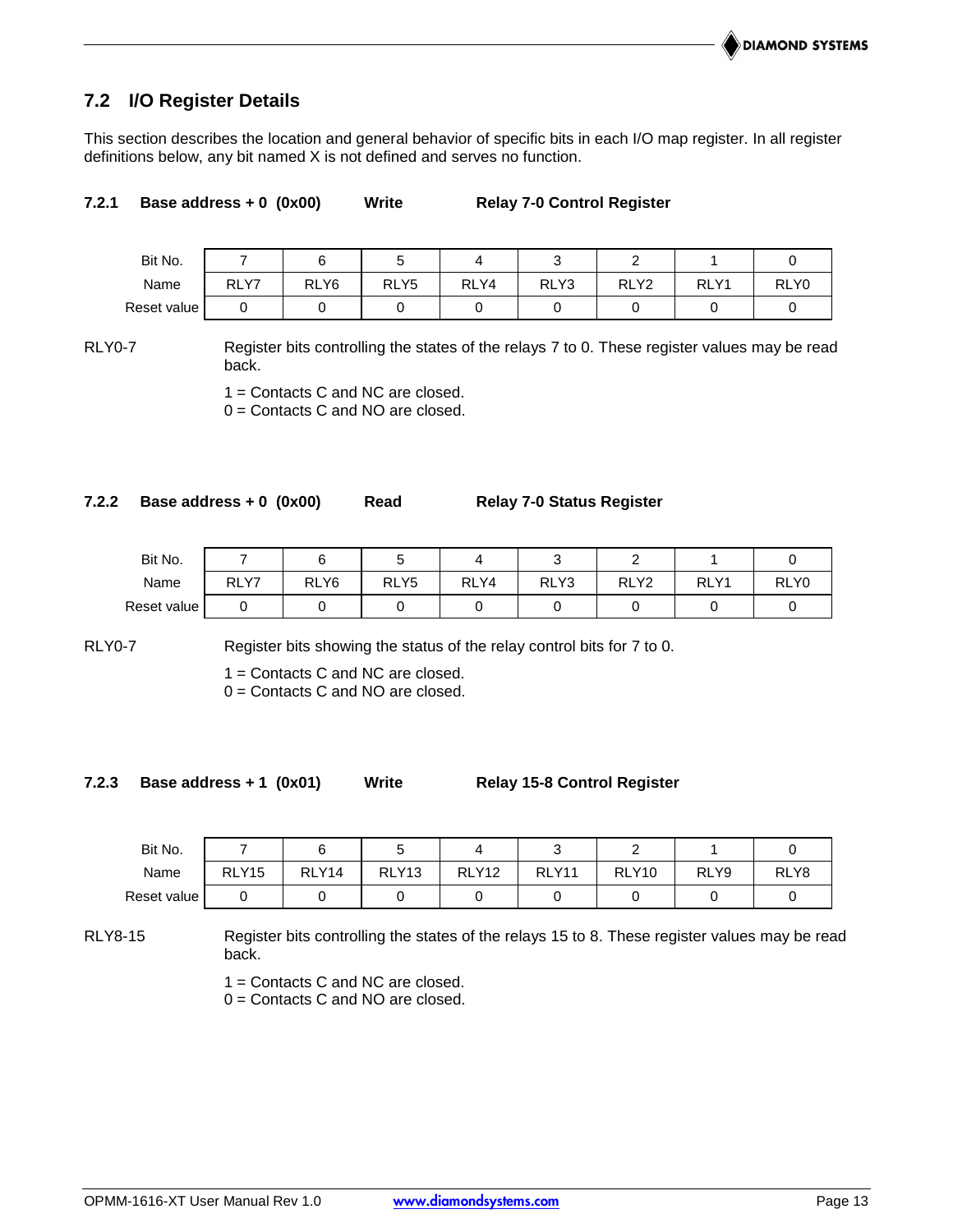### **7.2.4 Base address + 1 (0x01) Read Relay 15 to 8 Status Register**

| Bit No.     |                   |       |                   |                   |              |                   |      |      |
|-------------|-------------------|-------|-------------------|-------------------|--------------|-------------------|------|------|
| Name        | RLY <sub>15</sub> | RLY14 | RLY <sub>13</sub> | RLY <sub>12</sub> | <b>RLY11</b> | RLY <sub>10</sub> | RLY9 | RLY8 |
| Reset value |                   |       |                   |                   |              |                   |      |      |

RLY8-15 Register bits showing the status of the relay control bits for 15 to 8. These register values may be read back.

1 = Contacts C and NC are closed.

0 = Contacts C and NO are closed.

## **7.2.5 Base address + 2 (0x02) Write Relay Select Register**

| Bit No.     |            |              |  | ັ              |                |    |                |
|-------------|------------|--------------|--|----------------|----------------|----|----------------|
| Name        | <b>SET</b> | <b>RESET</b> |  | R <sub>3</sub> | R <sub>2</sub> | R1 | R <sub>0</sub> |
| Reset value |            |              |  |                |                |    |                |
| $-$         | $\sim$     | $\cdots$     |  |                |                |    |                |

SET Command bit: Sets relay defined by R3-0 to 1.

 $1 = Set$  relay. (connect C contact to NO contact)  $0 = No$  action.

| RESET | Command bit: Clear relay defined by R3-0 to 0. |  |  |
|-------|------------------------------------------------|--|--|
|       |                                                |  |  |

1 = Clear relay. (connect C contact to NC contact)  $0 = No$  action.

If both SET and RESET are 1 at the same time, no change occurs.

R3-0 Data bits: Indicates the relay to set or reset with the SET and RESET commands.

BIT 3210  $0000 =$  Relay 0.  $0001$  = Relay 1. ...  $1111 =$  Relay 15.

**7.2.6 Base address + 2 (0x02) Read Opto input 7-0 Status Register**

| Bit No.     |       |       |                   |       |       |       |       |       |
|-------------|-------|-------|-------------------|-------|-------|-------|-------|-------|
| Name        | OPTO7 | OPTO6 | OPTO <sub>5</sub> | OPTO4 | OPTO3 | OPTO2 | OPTO1 | OPTO0 |
| Reset value |       |       |                   |       |       |       |       |       |

OPTOn Status of Opto input n. for inputs 7 to 0.

 $1 =$  input is high.  $0 =$  input is low.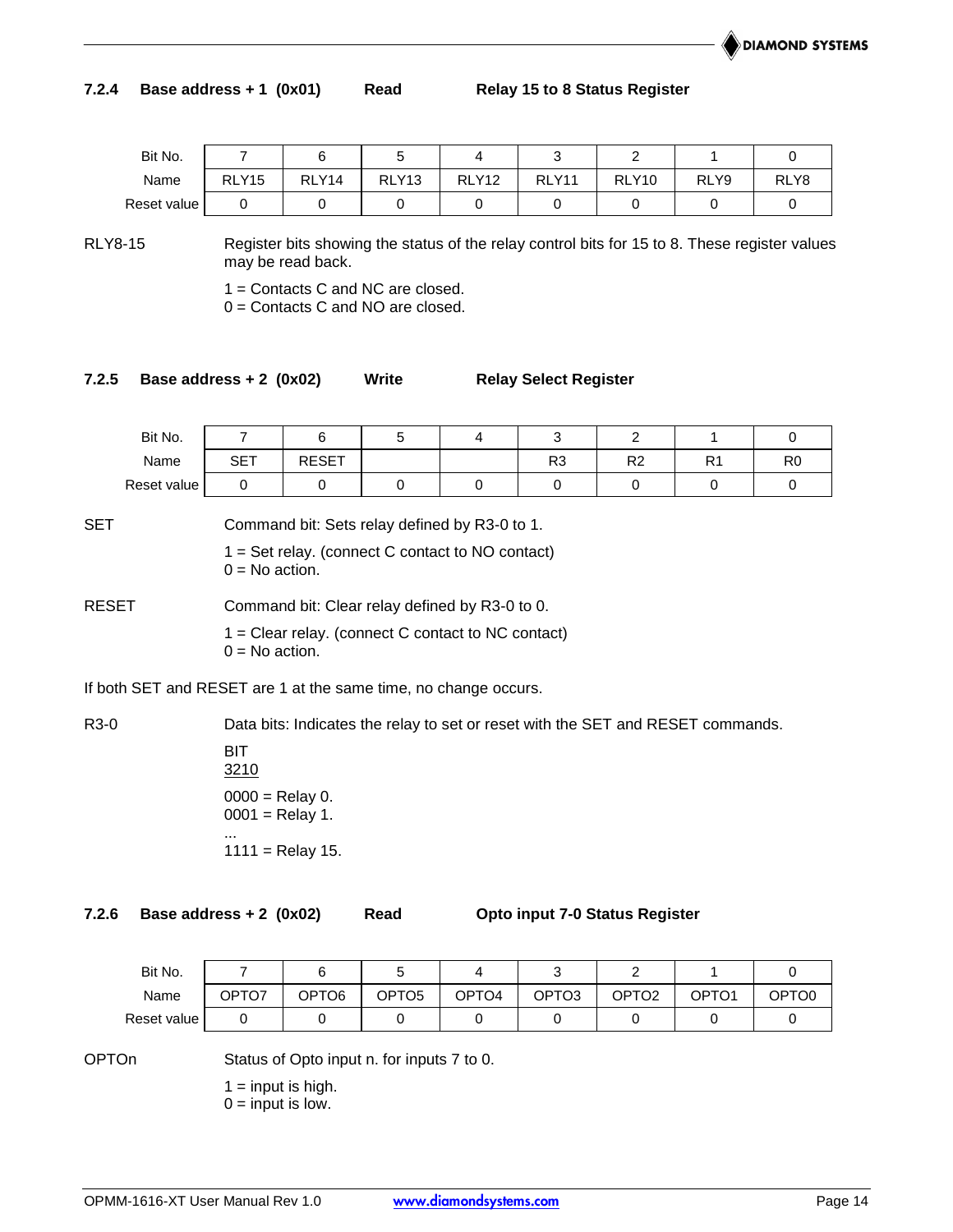### **7.2.7 Base address + 3 (0x03) Write Board Reset Control Register**

| Bit No.     |               |  |               |  |  |
|-------------|---------------|--|---------------|--|--|
| Name        | <b>BRDRST</b> |  | <b>INTRST</b> |  |  |
| Reset value |               |  |               |  |  |

BRDRST Command bit: Reset all registers to 0

 $1 =$  reset all registers to 0.  $0 = no$  action.

INTRST Command bit: Resets the interrupt request circuit but does not disable interrupts.

1 = reset interrupt request and allow another interrupt.  $0 = no$  action.

**7.2.8 Base address + 3 (0x03) Read Opto input 15-8 Status Register**

| Bit No.     |                    |                    |                    |                    |                    |                    |                   |       |
|-------------|--------------------|--------------------|--------------------|--------------------|--------------------|--------------------|-------------------|-------|
| Name        | OPTO <sub>15</sub> | OPTO <sub>14</sub> | OPTO <sub>13</sub> | OPTO <sub>12</sub> | OPTO <sub>11</sub> | OPTO <sub>10</sub> | OPTO <sub>9</sub> | OPTO8 |
| Reset value |                    |                    |                    |                    |                    |                    |                   |       |

OPTOn Status of Opto input n for inputs 15 to 8.

 $1 =$  input is high.  $0 =$  input is low.

**7.2.9 Base address + 4 (0x04) Write Interrupt Control Register**

| Bit No.     |  |  |  |                   |                   |
|-------------|--|--|--|-------------------|-------------------|
| Name        |  |  |  | INTE <sub>1</sub> | INTE <sub>0</sub> |
| Reset value |  |  |  |                   |                   |

INTE1 Enables interrupt on change of state for opto inputs 15-8.

 $1$  = enable interrupt on change of state.

 $0 = no$  action.

INTE0 Enables interrupt on change of state for opto inputs 7-0

 $1$  = enable interrupt on change of state.

 $0 = no$  action.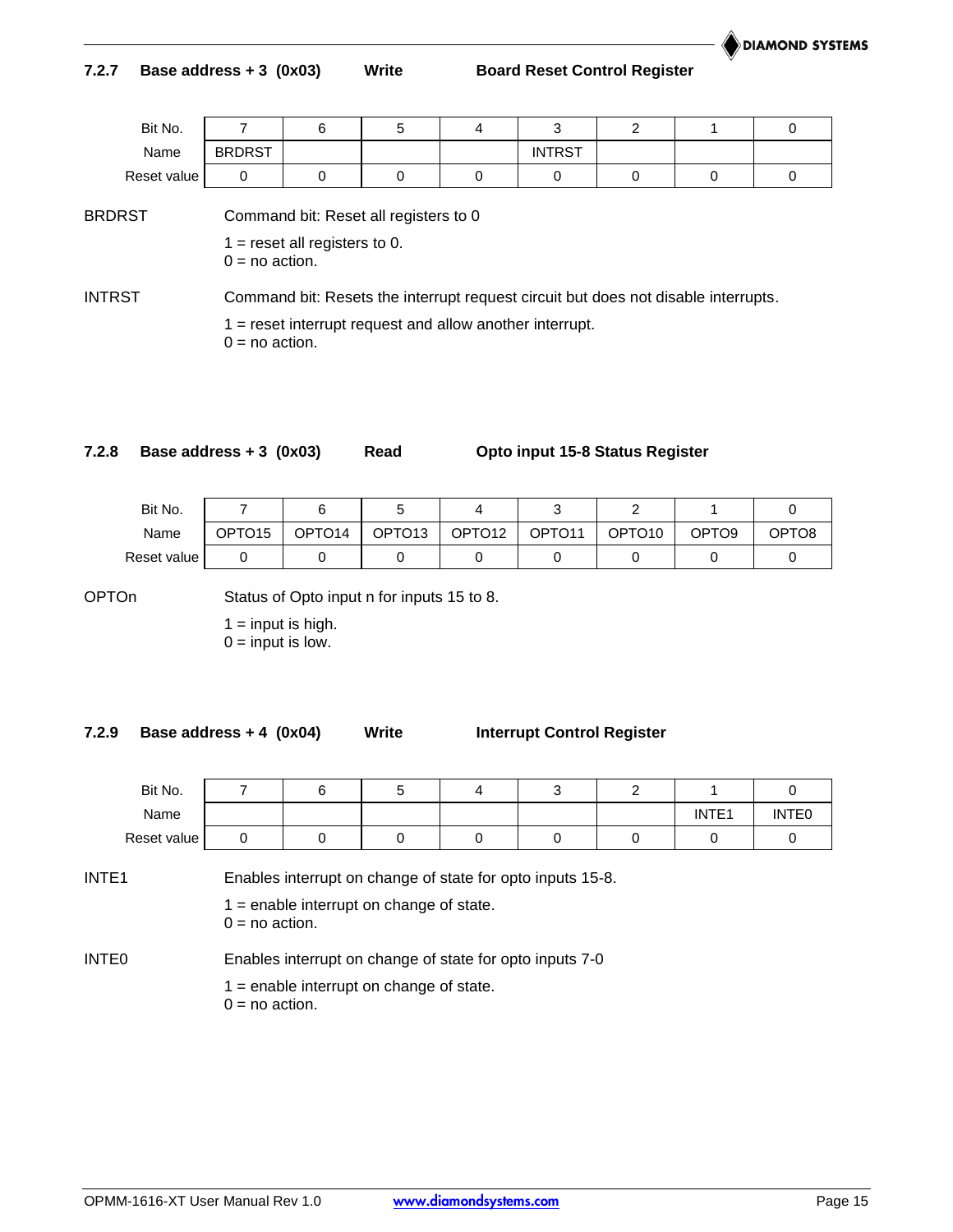#### **7.2.10 Base address + 4 (0x04) Read Change Detect 7-0 Status Register**

| Bit No.     |      |      |      |      |                  |      |                  |                  |
|-------------|------|------|------|------|------------------|------|------------------|------------------|
| Name        | CHG7 | CHG6 | CHG5 | CHG4 | CHG <sub>3</sub> | CHG2 | CHG <sub>1</sub> | CHG <sub>0</sub> |
| Reset value |      |      |      |      |                  |      |                  |                  |

CHGn Reads back the status of the change detect circuit for inputs 7-0.

 $1 =$  input has changed.

 $0 =$  input has not changed.

If INTE0=1, any change on inputs 7-0 will generate an IRQ. The change is indicated with a 1 in the corresponding bit CHG7-0. INTRST=1 is a command bit that resets all CHG bits and the interrupt circuit but keeps the circuit enabled and ready if INTE0 =1.

| 7.2.11 |             | Base address $+5$ (0x05)<br>Write |  |  | <b>LED Control Register</b> |  |  |  |     |  |
|--------|-------------|-----------------------------------|--|--|-----------------------------|--|--|--|-----|--|
|        | Bit No.     |                                   |  |  |                             |  |  |  |     |  |
|        | Name        |                                   |  |  |                             |  |  |  | ∟EΓ |  |
|        | Reset value |                                   |  |  |                             |  |  |  |     |  |

LED Drives an on-board status LED.

 $1 = LED$  On (default on power-up).  $0 = LED$  Off.

**7.2.12 Base address + 5 (0x05) Read Change Detect 15-8 Status Register**

| Bit No.     |       |       |                   |                   |       |       |                  |                  |
|-------------|-------|-------|-------------------|-------------------|-------|-------|------------------|------------------|
| Name        | CHG15 | CHG14 | CHG <sub>13</sub> | CHG <sub>12</sub> | CHG11 | CHG10 | CHG <sub>9</sub> | CHG <sub>8</sub> |
| Reset value |       |       |                   |                   |       |       |                  |                  |

CHGn Reads back the status of the change detect circuit for inputs 15-8.

 $1 =$  input has changed.

 $0 =$  input has not changed.

If INTE1=0, any change on inputs 15-8 will generate an IRQ. The change is indicated with a 1 in the corresponding bit CHG15-8. INTRST=1 is a command bit that resets all CHG bits and the interrupt circuit but keeps the circuit enabled and ready if  $INTER = 1$ .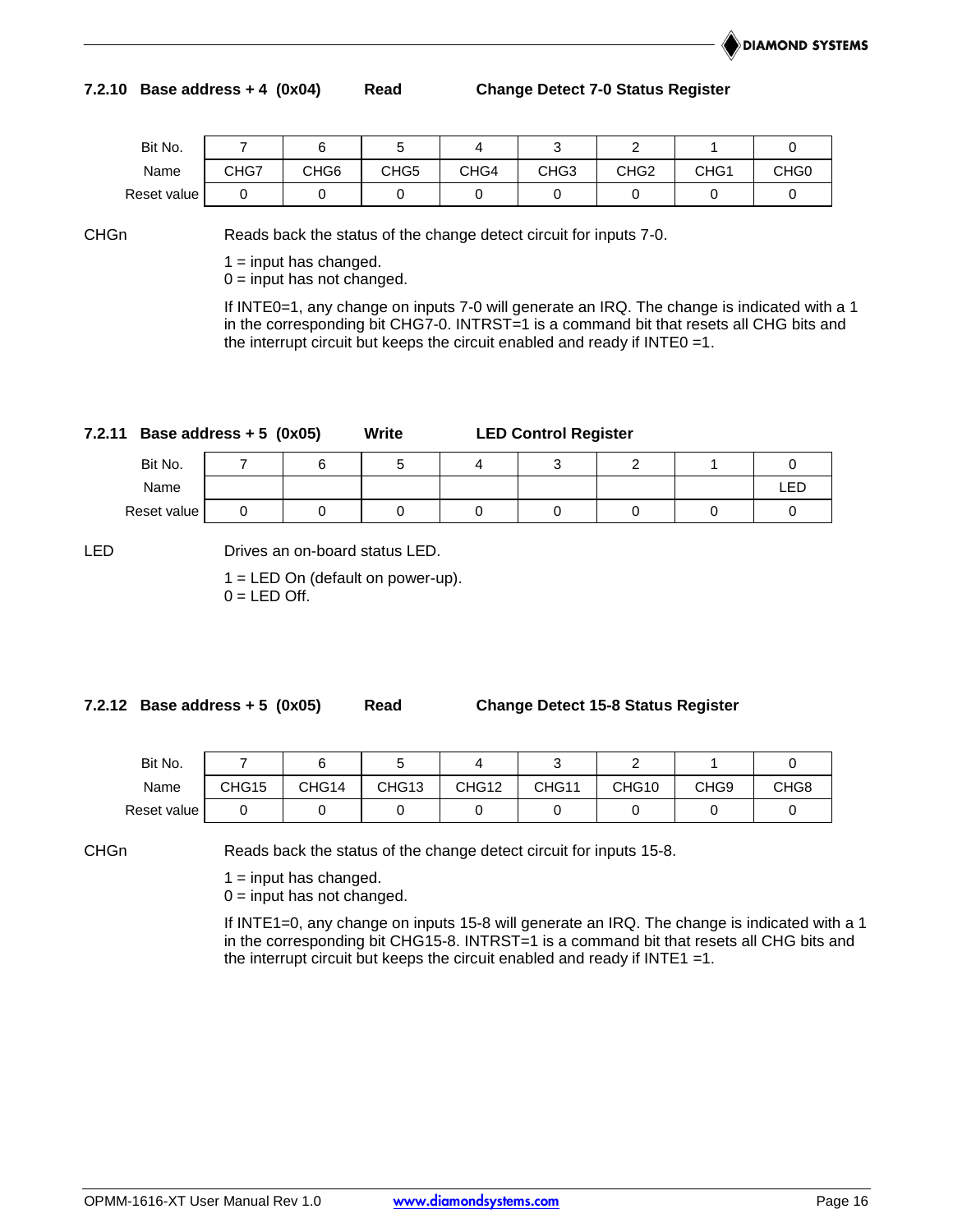#### **DIAMOND SYSTEMS**

## **8. PROGRAMMING**

The OPMM-1616-XT functionality is simple to program, using either the Universal Driver version 7.00 or by programming the board registers using simple register read/writes. This section describes how to program the outputs and read the inputs in the C language.

## **8.1 General Information**

All access to the board is done with I/O commands, meaning data is read and written to the computer's I/O memory as opposed to data memory or the keyboard or display.

To access the board in C, use the following code:

| Input:  | $a = \text{inp}(\text{addr})$ ; |
|---------|---------------------------------|
| Output: | $outp$ (addr, a);               |

In the example, "a" is the data and "addr" is the I/O address of the board, as specified above in Board Configuration.

## **8.2 Reading an Opto Input**

The registers used to read an opto input are as shown in the table below.

#### **Read**

| Offset from<br>base<br>address |                    |                    |                    |                    |                    |                    |                   |                   |
|--------------------------------|--------------------|--------------------|--------------------|--------------------|--------------------|--------------------|-------------------|-------------------|
| Base $+2$                      | OPTO7              | OPTO6              | OPTO <sub>5</sub>  | OPTO <sub>4</sub>  | OPTO <sub>3</sub>  | OPTO <sub>2</sub>  | OPTO <sub>1</sub> | OPTO <sub>0</sub> |
| $Base + 3$                     | OPTO <sub>15</sub> | OPTO <sub>14</sub> | OPTO <sub>13</sub> | OPTO <sub>12</sub> | OPTO <sub>11</sub> | OPTO <sub>10</sub> | OPTO <sub>9</sub> | OPTO <sub>8</sub> |

OPTO15-0 Reads back the states of the 16 opto input pins.

The status of the opto inputs can be determined by reading the registers corresponding to the opto inputs. The status of opto inputs 0-7 can be obtained by reading the register Base + 2 and the state of opto inputs 8-15 can be obtained by reading the register Base + 3.

```
BYTE value 1;
BYTE value 2;
// to read the status of opto inputs 0-7
value 1 = \text{inp}(\text{base} + 2);
// to read the status of opto inputs 8-15
value 2 = \text{inp}(\text{base} + 3);
```
Each bit in the return value represents the state of the corresponding bit on the opto inputs. A 1 in the bit position means that the corresponding opto input is high and a 0 means that the input is low.

For example, if the variable value1 in the above code example returns a value of 0x55 (01010101), that means the opto inputs 7, 5, 3 and 1 are in LOW state while inputs 6, 4, 2 and 0 are in high state.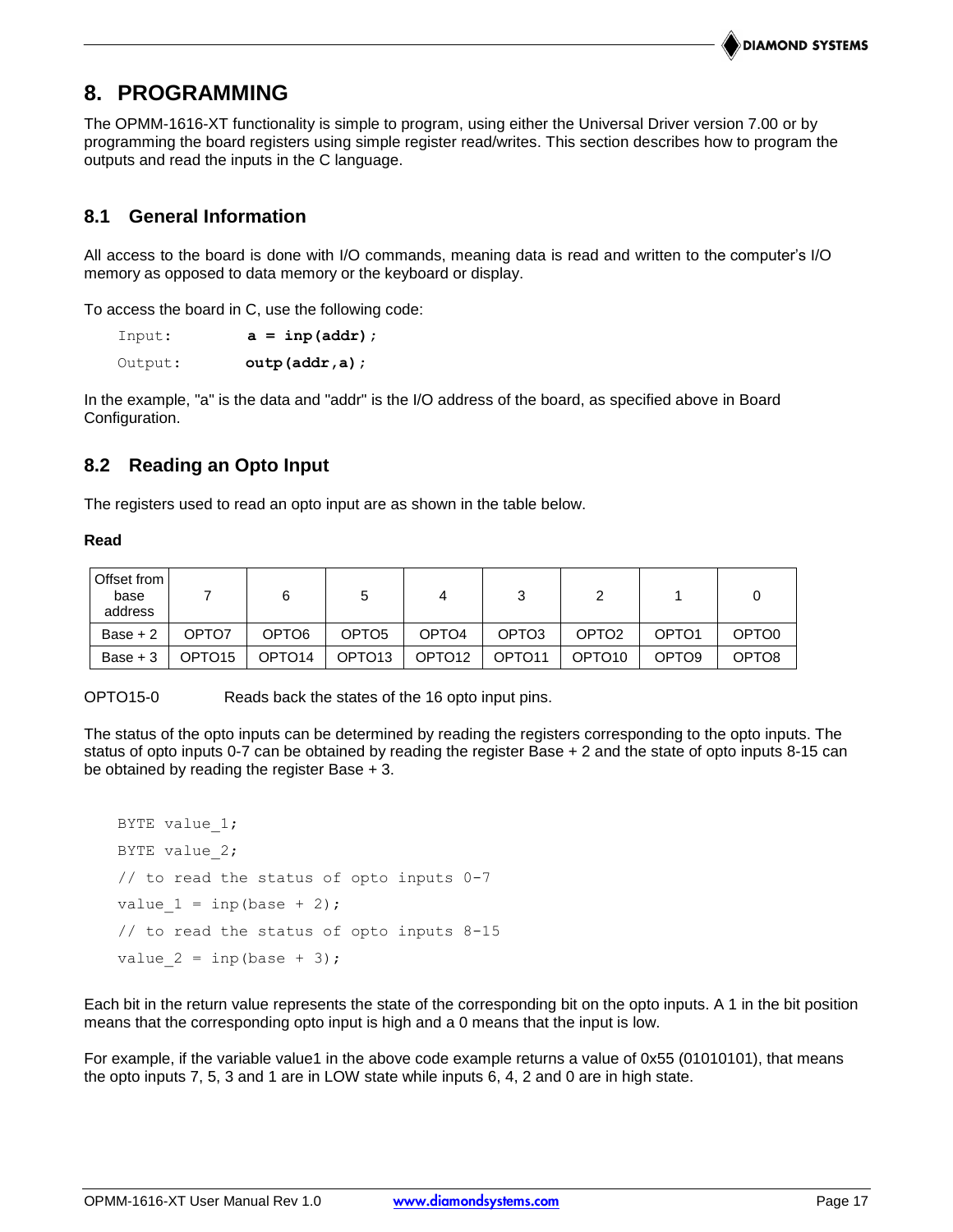## **8.3 Turning Relays On and Off**

Relay control is handled by the registers as shown in the following table

| Offset from<br>base<br>address |                   | 6                | 5                 | 4                 | 3              | 2                 |                | 0              |
|--------------------------------|-------------------|------------------|-------------------|-------------------|----------------|-------------------|----------------|----------------|
| 0                              | RLY7              | RLY <sub>6</sub> | RLY <sub>5</sub>  | RLY4              | RLY3           | RLY <sub>2</sub>  | RLY1           | RLY0           |
|                                | RLY <sub>15</sub> | RLY14            | RLY <sub>13</sub> | RLY <sub>12</sub> | RLY11          | RLY <sub>10</sub> | RLY9           | RLY8           |
| 2                              | <b>SET</b>        | <b>RESET</b>     |                   |                   | R <sub>3</sub> | R <sub>2</sub>    | R <sub>1</sub> | R <sub>0</sub> |

RLY15-0 Register bits: Controls the states of the 16 relays; the associated I/O pins match the value written to the registers. When read, the register bits represent the state of the relay. 1=ON,  $0 =$ OFF

SET **Command bit: Sets relay defined by R3-0 to 1.** 

RESET Command bit: Sets relay defined by R3-0 to 0.

To turn a relay on, write a 1 to its corresponding bit in the output register. To turn the relay off, write a 0 to the corresponding bit. Note the following characteristics:

- Relays are in the Off state when power is off to the computer. Upon power up, all relays remain in the off state.
- Upon system reset, all relays will return to the off state.

The relays can be controlled in two ways: either individually, or by selecting a bank of 8 relays for simultaneous updates.

#### **8.3.1 Controlling Individual Relays**

To control an individual relay, the register at Base + 2 should be written to. The steps to control the relay are:

Select the relay to control by writing the relay number to the lower 4 bits of the register (R3-0)

control data = relay number ; // relay number = 0 to 15.

Set either Set or Reset bit to turn relay ON or OFF respectively in the upper nibble of the same byte to which the relay number was written as shown above.

```
control data &= 0x0F ; // zero out the upper nibble and preserve the relay
number in lower nibble.
control data |= 0x80 ; // set BIT 7 (SET) = 1
// alternatively
```
//control data  $| = 0x40$  ; // alternatively set BIT 6 (RESET) = 1

outp(base + 2, control data); // update the register with either SET or RESET command.

#### For example:

```
// to turn relay 0 ON
outp(base + 2, 0x80) ; // bit 7 (SET = 1) R3-R0 = 0
// to turn relay 6 ON
outp(base + 2, 0x86); // bit 7 (SET = 1) relay selection bits 0-3 (R3-R0 = 6)
// to turn relay 15 ON 
outp(base + 2, 0x8F); // bit 7 (SET = 1) relay selection bits 0-3 (R3-R0 = 15)
```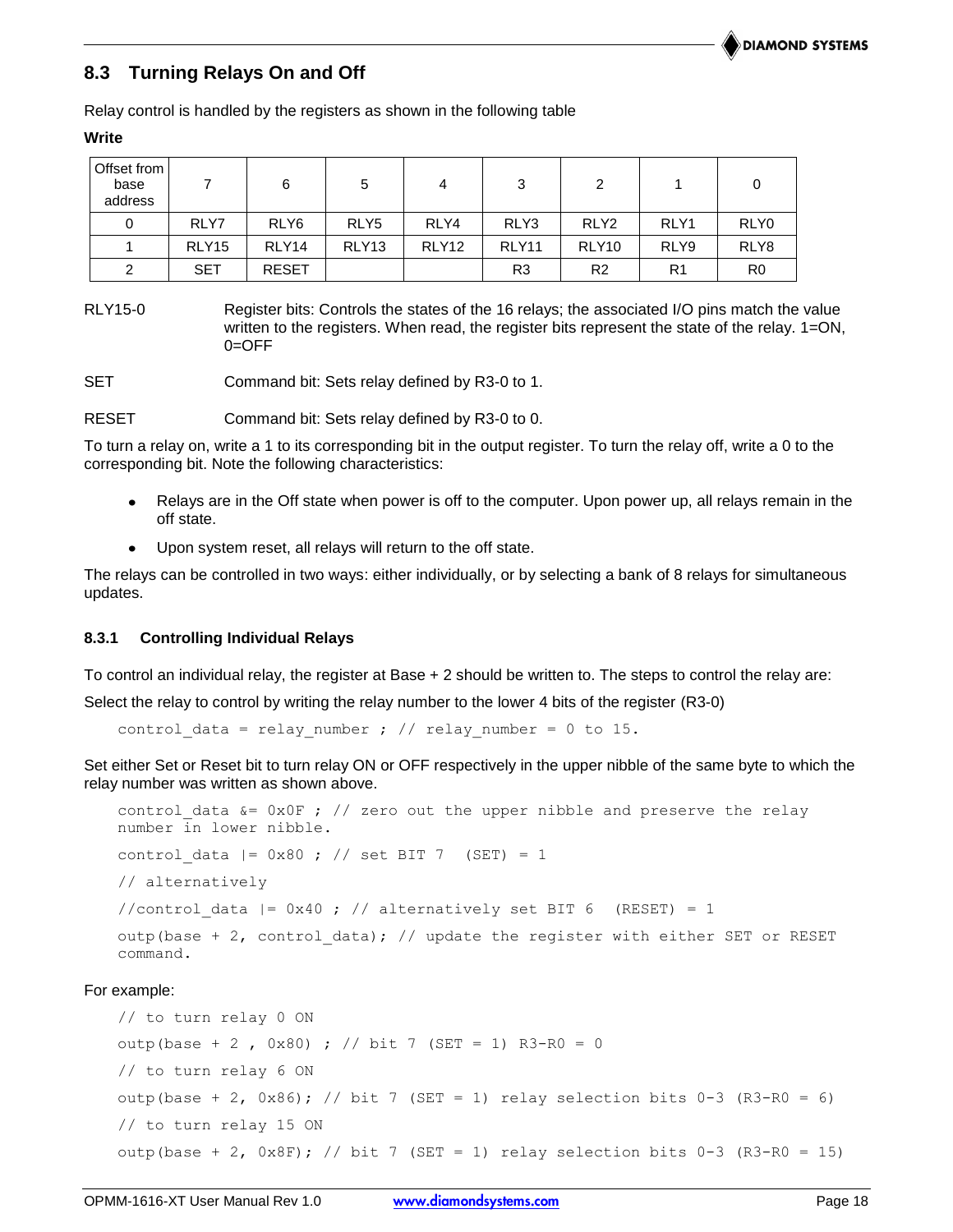**DIAMOND SYSTEMS** 

Similarly, to turn an individual relay OFF:

```
// to turn relay 0 OFF
outp(base + 2, 0x40) ; // bit 6 (RESET = 1) R3-R0 = 0;
// to turn relay 6 OFF
outp(base+ 2, 0x46); //bit 6 (RESET = 1) relay selection bits 0-3 (R3-R0 = 6)
// to turn relay 15 OFF
outp(base + 2, 0x4F); // bit 6 (RESET = 1) relay selection bits 0-3(R3-R0 = 15)
```
#### **8.3.2 Controlling Multiple Relays**

Another way to control the relays is using the relay control register at Base  $+0$  and Base  $+1$ . By writing the entire register all the relays corresponding to the bits in the register would turn ON or OFF depending on the register bit written with a value of a 1 or a 0.

```
BYTE value = 0xFF;
// to turn ON all the relays from 0 - 7outp(base + 0, value);
// to turn ON all the relays from 8 -15
outp(base + 1, value);
// To turn relays 0, 2, 4 and 6 ON while relays 1, 3, 5 and 7 to OFF
outp(base + 0, 0x55); // 01010101
// to turn relays 9, 10, 13 and 15 ON while relays 8, 10, 12 and 14 to OFF
output(base + 1, 0xAA); // 10101010
```
When the registers Base + 0 and Base + 1 are read, the return value that was read signifies the status of the individual relays.

Note: By writing the entire bank of relays, you need to take special care if you wish to control an individual relay and not change the state of the other relays in the bank. In this case, before the register is written, it should be read and the contents of the register should be modified to reflect the relay that needs to be changed.

For example, if all the relays in the bank 1 pointed to by the register at Base + 0 were previously turned ON and you wish to turn relay 7 (bit 6 in the register base + 0) to OFF, then follow these steps:

```
BYTE data ;
data = inp(base + 0);data &= 0xBF; // And with 10111111 - BIT 6 = Relay # 6 turned OFF.
```
Similarly to turn the same relay ON, without modifying the contents of the other relays:

```
data = inp(base + 0);data | = 0x40; // Or with 01000000 - BIT 6 = Relay #6 turned ON.
```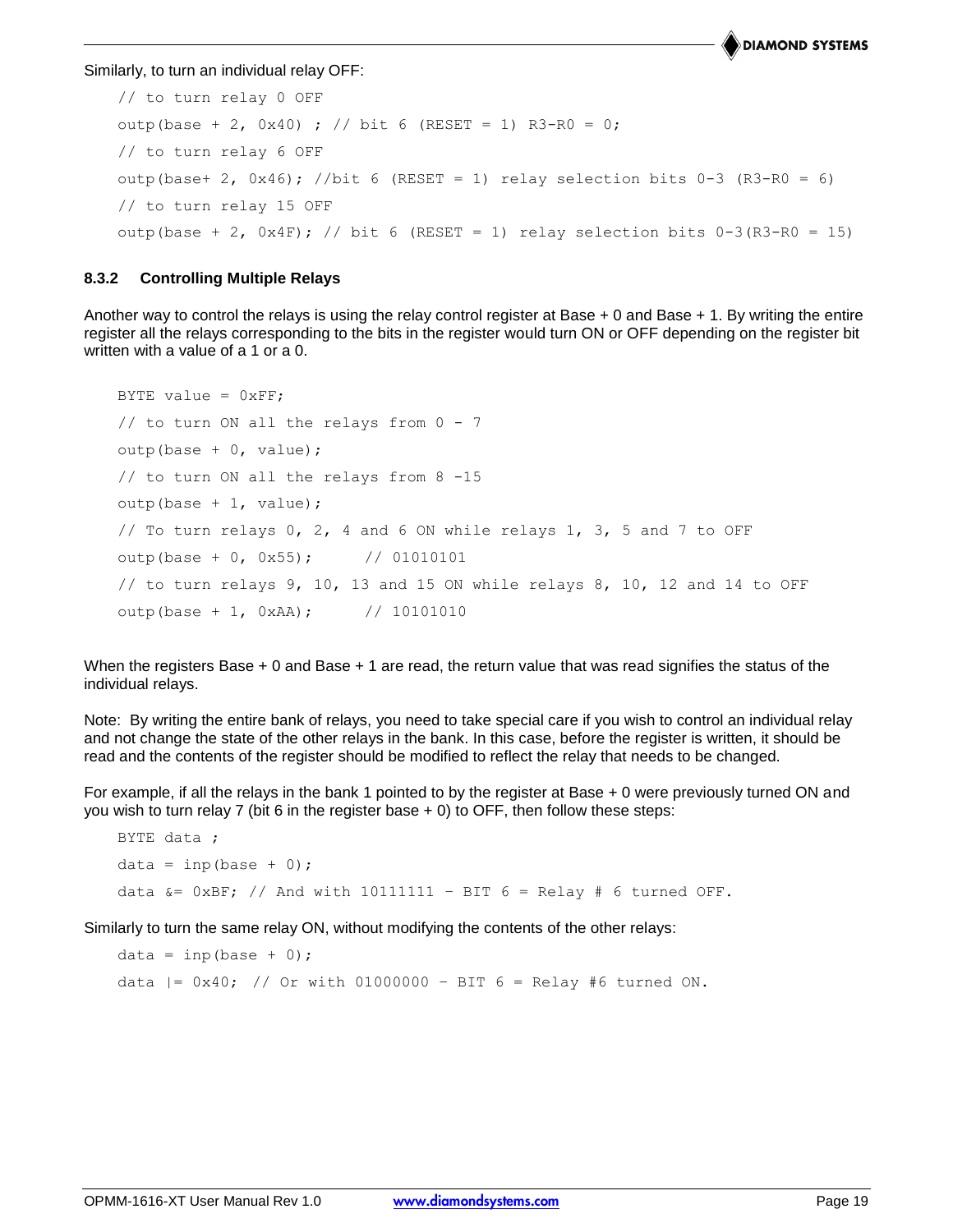## **8.4 Interrupts**

The OPMM-1616-XT board can generate interrupts when the opto inputs change state. The ISR needs to reset the interrupt flip-flop after receiving an interrupt before returning. The interrupt will be raised on the IRQ line configured on the board using a jumper on J6.

The interrupts need to be enabled using the interrupt control bits INTE1 and INTE0 in register base + 4. By default the interrupts are disabled which means that the board will not generate an interrupt on change of state of opto inputs.

The bits INTE1 provides the interrupt on change enable for opto inputs 8-15 while INTE0 provides the interrupt on change enable for opto inputs 0-7.

To use interrupts:

1. Enable interrupts

outp(base + 4,  $0x03$ ); // enable interrupts on all the opto inputs.

2. Write an interrupt service routine to service the interrupts.

a) Inside the interrupt service routine, the recommended logic is to read the interrupt on change registers at base  $+4$  and base  $+5$ .

```
Value1 = inp(base + 4); //read interrupt on change register for opto inputs 0-7Value2 = inp(base + 5); //read interrupt on change register for opto inputs 8-15
```
b) Take action on the changed values as per the need of the application.

3. Before exiting the interrupt service routine, reset the interrupt flip-flop bit by writing 1 to the INTRST bit in register base + 4.

```
outp(base + 4, 0x08);
```
## **8.5 Other Software Commands**

The board has other control bits which can be controlled using simple register write commands.

Reset the board. The board can be reset by writing 1 to the BRDRST bit in register base + 4.

outp(base  $+ 3$ , 0x80); // write 1 to bit 7 (BRDRST)

Control the LED. The LED can be controlled by writing either a 1 or a 0 to the LED bit in register base + 5

outp(base + 5,  $0x01$ ); // turn the LED ON outp(base + 5,  $0x00$ ); // turn the LED OFF